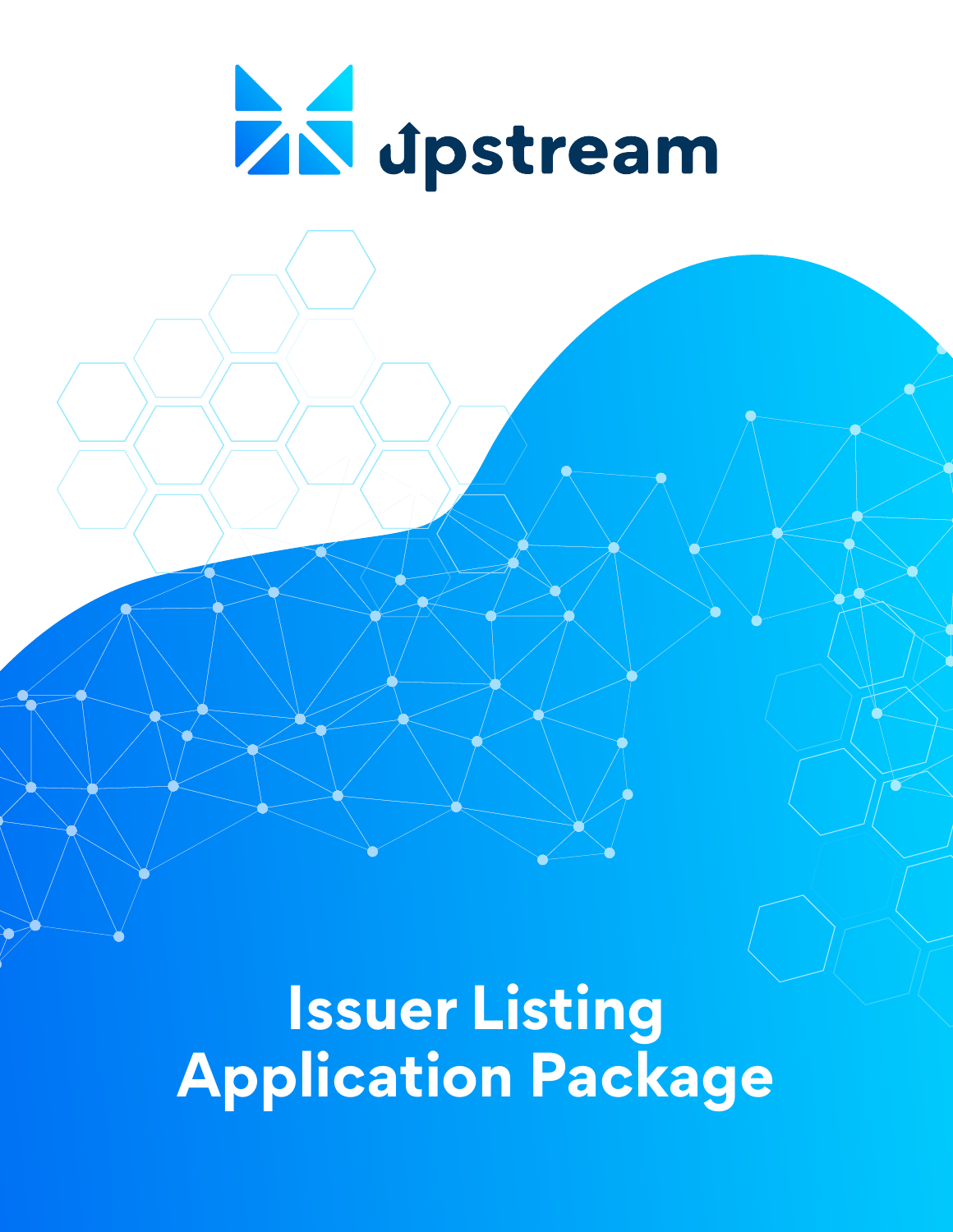# Welcome to<br> **AN** dpstream

# **THE PREMIER GLOBAL EXCHANGE AND TRADING APP FOR DIGITAL SECURITIES!**

Congratulations! If you've made it to Upstream that means you've built a company that inspired your customers and fans to invest in your mission and grow alongside you. Now you're ready to take your company to the next level, provide exit-liquidity for your investors, and offer your shares to a whole new set of fans and investors as you continue to reach new milestones.

Enter Upstream—the next generation secondary market for your securities to trade in real-time from a user-friendly trading app.

- $\checkmark$  Affordable & transparent fees
- ✓ Real-time trades & instant settlements
- ✓ Biometric-secured transactions
- ✓ Transparent market enforced by blockchain technology
- $\vee$  Advanced technology integrations

Welcome to the next generation of trading. Welcome to Upstream.



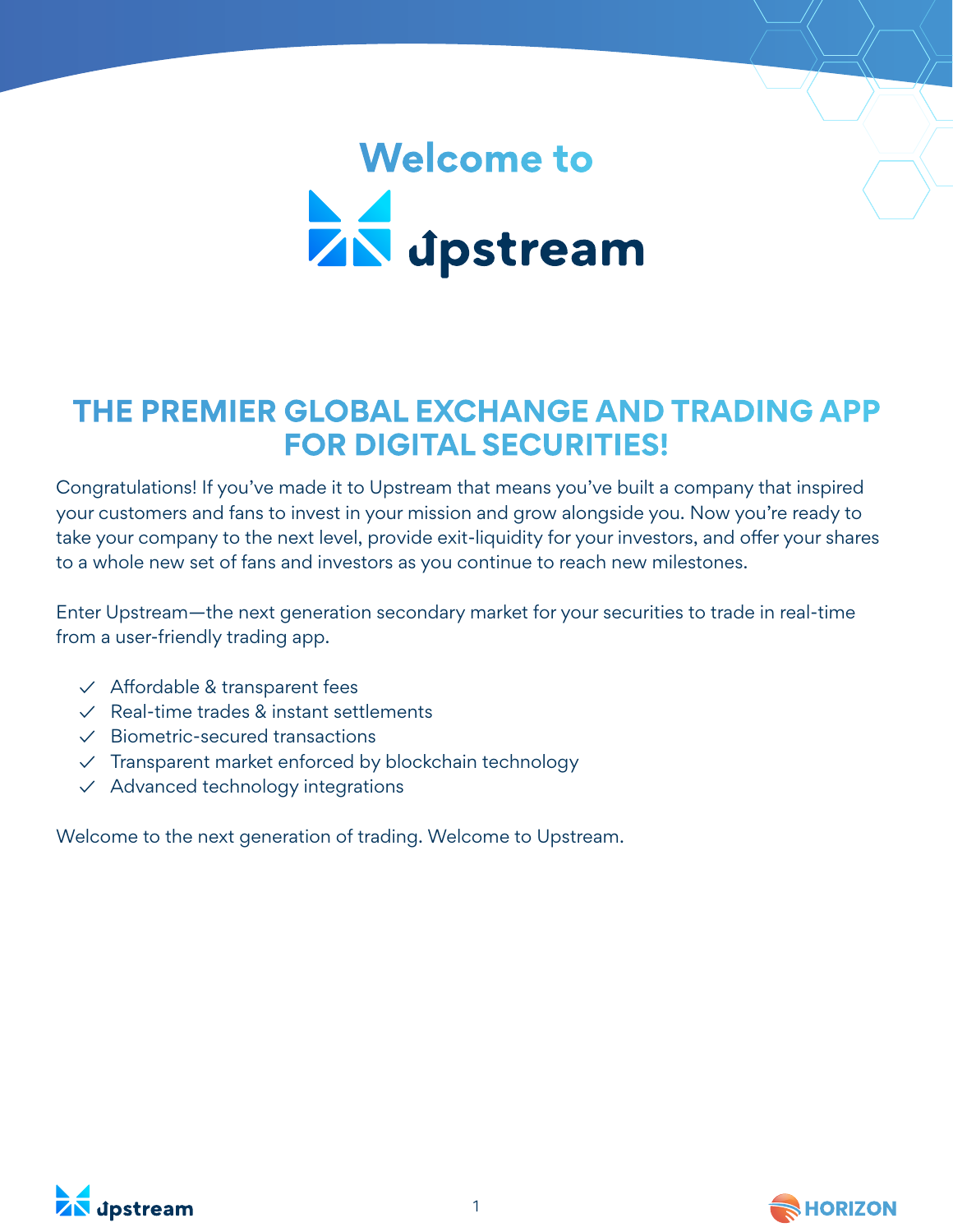# **Initial Listing and On-Going Requirements**

This Issuer Listing Application Package is for issuing firms looking for a marketplace to list their securities, both primary issuances to new investors and secondary trading for existing investors.

## **We are a Regulated Market**

Upstream is a MERJ Exchange market, a National Securities Exchange licensed by the Republic of Seychelles, and an affiliate of the World Federation of Exchanges. MERJ Exchange Limited owns and operates the affiliated MERJ companies; MERJ Exchange, MERJ Clearing and Settlement Limited, and MERJ Depository and Registry Limited. Working together the MERJ family of companies provides a market for primary offerings and secondary trading that is seamlessly integrated with execution, clearing, settlement and custody services.

MERJ is overseen and regulated by the Seychelles Financial Services Authority ("FSA"), which is responsible for enacting and enforcing financial service's regulations in the Republic of Seychelles. The Seychelles FSA also coordinates with the Financial Action Task Force to achieve the highest standards of international anti-money laundering requirements.

The following are the listing requirements to qualify to have your securities be listed on the Upstream Exchange:

# **Initial Listing Requirements**

The issuer:

- 1. Must have sufficient cash on hand or financing available to support at least 12 months of operations or a plan for follow-on financing acceptable to Upstream
- 2. Must make available a prospectus, Reg CF Filing, or other Global Crowdfunding document showing that a primary offering was conducted in compliance with applicable securities laws in an accepted jurisdiction
- 3. The corporation's insiders must agree to a 6-month lock-up period
- 4. Must provide 2 years of financial statements (reviewed or audited by an independent accounting firm) or since inception if less than 2 years
- 5. Must follow the Upstream Reporting and Corporate Governance standards
- 6. Must have 2 or more independent directors on their board
- 7. Must have a transfer agent/registrar or cap table management system
- 8. The corporation and the corporation's officers and directors must agree to background investigation by Upstream
- 9. Must engage a Sponsor Advisor



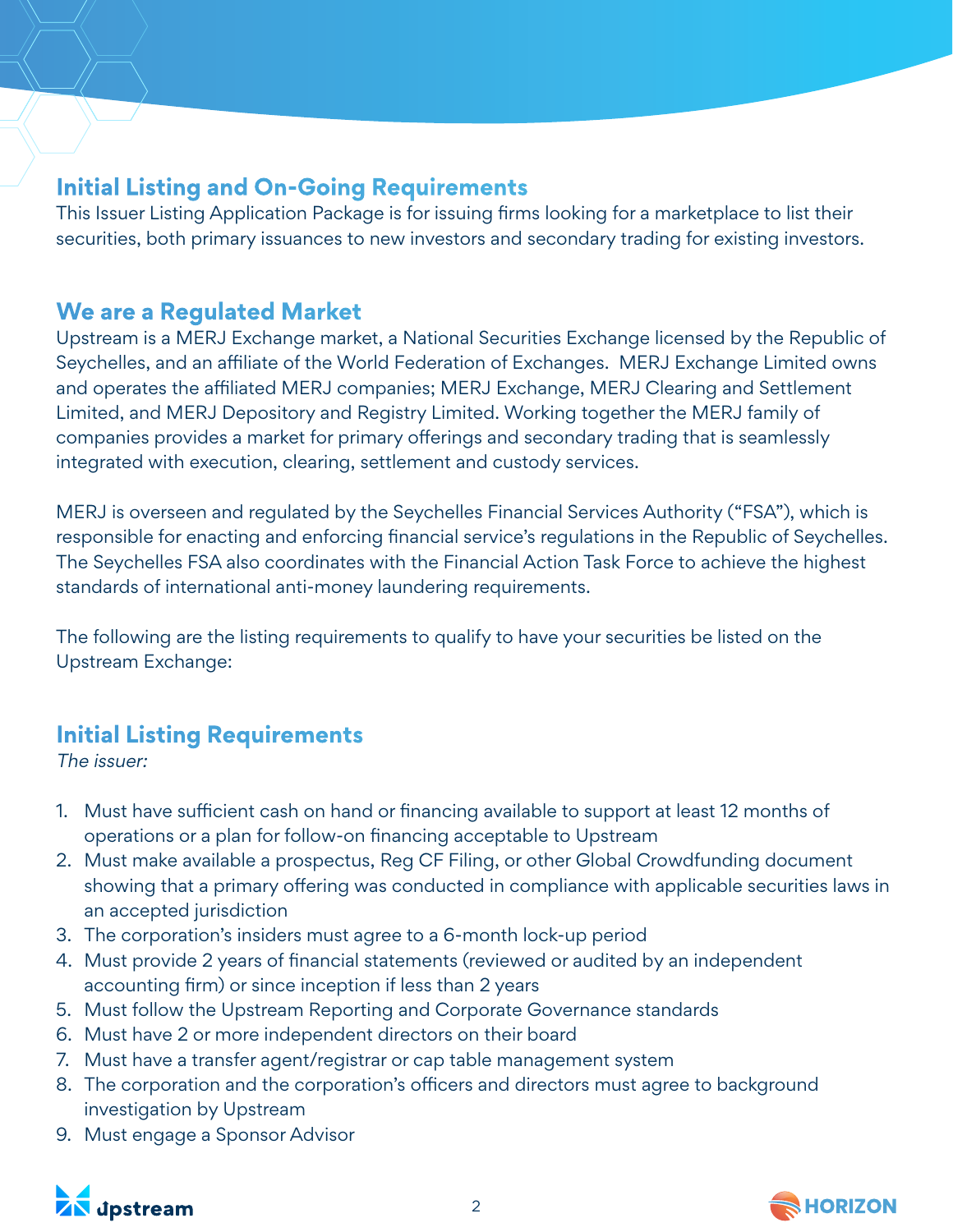# **Reporting Standards for Initial Listing Disclosure**

Any of the following financial reporting standards are acceptable for the initial listing onto Upstream:

- 1. US Regulation A Reporting Standard
- 2. US Regulation CF Reporting Standard
- 3. For OTC issuers, SEC Reporting or OTC Alternative Reporting Standard
- 4. EU Crowdfunding Standard
- 5. Alternative Reporting Standard: Reviewed annual financials by a registered public auditor that is independent of the issuer and unaudited interim financial reports, prepared in accordance with IFRS or U.S. GAAP with the certification of the principal executive officer

# **Ongoing Listing Requirements**

To maintain your securities listed on the Upstream Exchange, the issuer:

- 1. Must report annual auditor reviewed financials
- 2. Must file annual report of operations (template will be provided)
- 3. Must report semi-annual management prepared financials every 6 months
- 4. Must have cash or available financing to support 12 months of operations or must show success in achieving funding milestones acceptable to Upstream
- 5. Must hold an annual shareholder meeting
- 6. Must maintain 2 or more independent directors on their board
- 7. Must coordinate corporate actions with the Sponsor Advisor
- 8. Must continue to follow the Upstream Reporting and Corporate Governance standards
- 9. The corporation, and its officers and directors, must maintain their good reputation

\*\*US SEC or OTC alternative disclosures satisfy ongoing listing requirements

#### **Fees**

Upstream's listing fees are significantly less than other traditional exchanges and the annual fees are a fraction of those exchanges too! The fees are broken down in two parts: Sponsor Advisor Fees and Exchange Listing Fees.

**Initial Listing Fees:** The total initial listing fee is **€20,000** as follows :

- 1. Sponsor Advisor Initial Listing Fee €10,000
- 2. Exchange Listing Fee €10,000
	- a. Initial Listing Fee €2,500
	- b. New Issuer Fee €2,500
	- c. Fixed Initial Fee €5,000



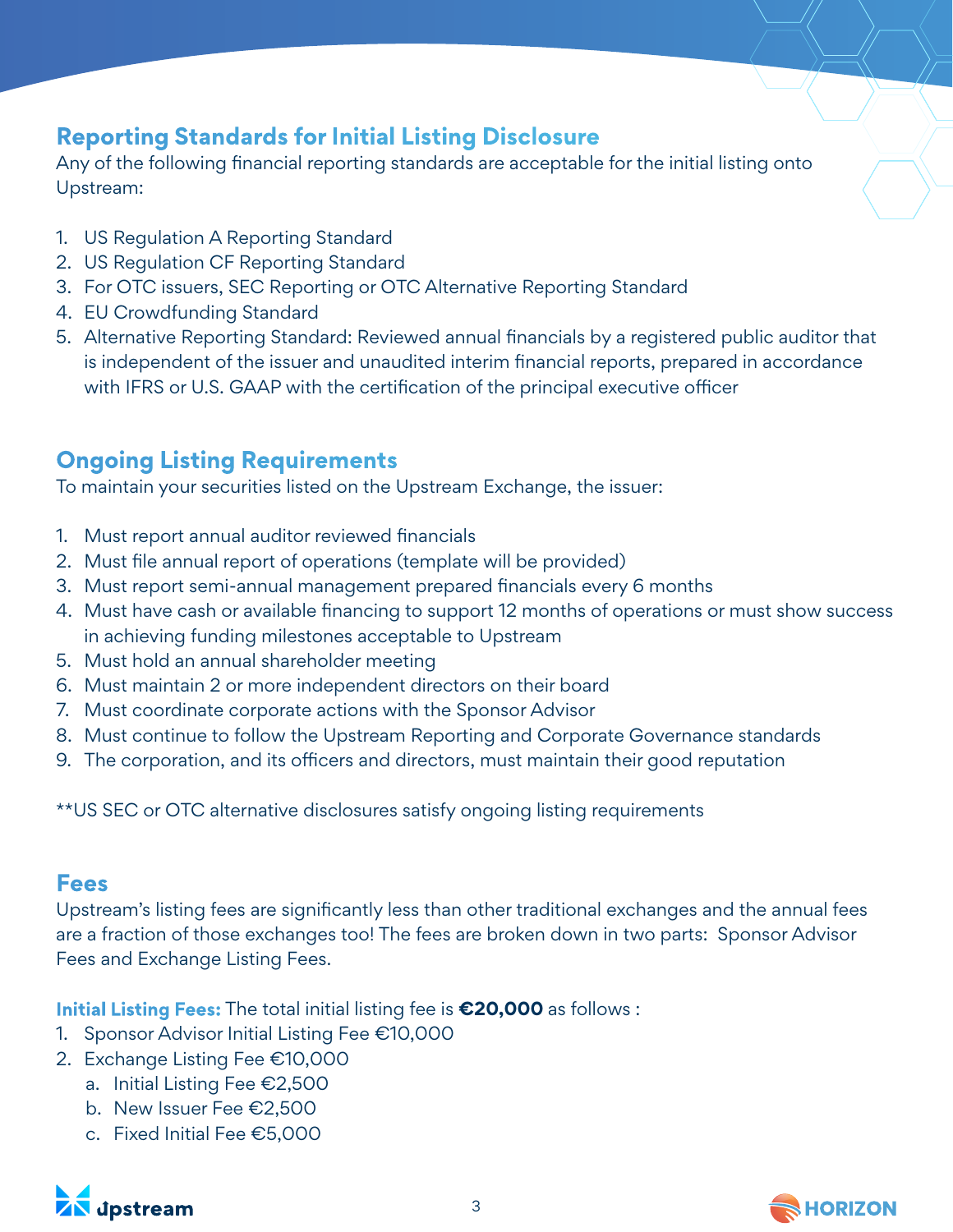**Annual Fees:** The annual listing fees for continued listing is **€10,000** as follows .

- 1. Sponsor Advisor Annual Fee €5,000
- 2. Exchange Listing Fee €5,000

A non-refundable deposit of  $\epsilon$  5,000 must be paid upon submission of the application for the Sponsor Advisor Fee. Upon final approval for listing, an initial listing fee of €5,000 must be paid in full, as well as execution of the listing agreement. Each subsequent year, the Sponsor Advisor fee to maintain listing is €5,000.

The initial listing fee of €10,000 applies is due on approval only to the first year of listing. Each subsequent year, the fee to maintain listing is €5,000. The annual listing fee must be paid in full at the beginning of the new 12-month period. If at any time, the issuer falls out of compliance with the listing standards set forth in the listing agreement and is unable to cure the deficiency within 45 days then the issuer shall be delisted from Upstream and no refunds of listing fees shall be made. Annual and Initial listing fees may change at any time; however, fee increases will only apply upon renewal of a new 12-month period. In the event that your securities are removed from the Upstream, all investor positions will be transferred to the transfer agent and no longer quoted or traded on the Upstream.

**Delisting Fee:** In the event that your security is delisted, the delisting fee is €5,000

\*\*Full list of corporate action fees and other fees are available in the MERJ Schedule of Fees and Charges.

# **Listing Process & Timeline**

#### **1. Get a Sponsor-Advisor**

All issuers who list their securities onto the Upstream Board are assigned a Sponsor-Advisor firm to guide them through the onboarding process. The Sponsor-Advisor will assist your firm with all aspects of the listing process and ongoing compliance requirements. The Sponsor-Advisor is responsible to Upstream for assessing the suitability of a listing applicant and for ensuring that all rules and regulations of the exchange are followed.

#### **2. Complete and Return the Listing Application Package**

To list their securities onto the Upstream Board, issuers should fill out this form in its entirety and return to Upstream. This includes Section 1, Company Information, and Section 2, Personal Information. Please also return separate copies of the Personal Information Section for all your key senior officers and all members of your board of directors.

Depending on the type of offering you previously completed, you will also need to provide us with your original registration or exemption documentation (Qualified Offering Circular for Reg-A



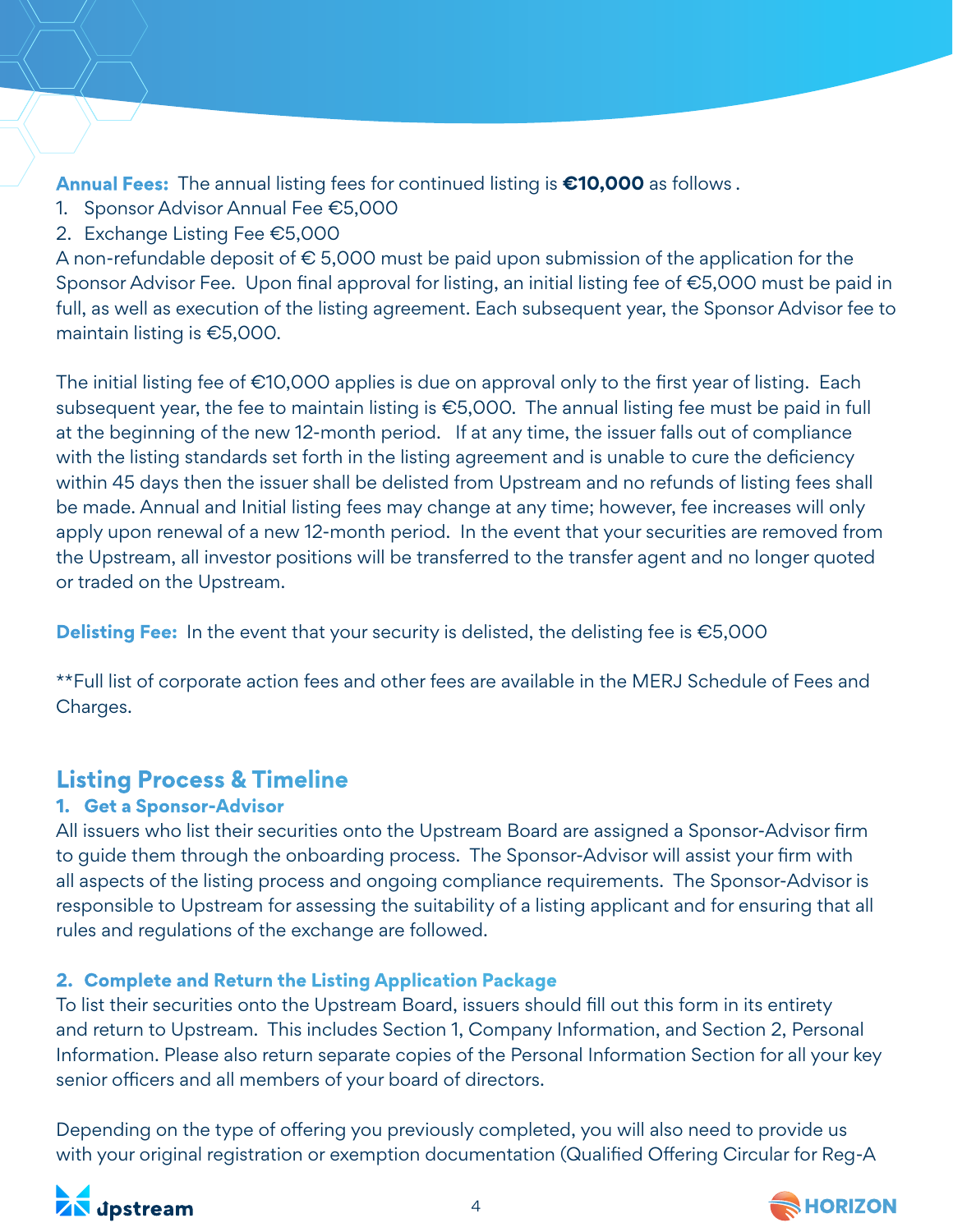securities, Form C for Reg- CF securities, or in compliance with the Regulation on European Crowdfunding.)

The corporation will need to provide a complete capitalization table with the names, addresses, and current holdings of all your investors.

Finally, you must pay a non-refundable application fee of €5000 which is a part of your total listing fee.

#### **3. Summary Timeline**

The listing process is divided into 4 stages and can take 36 to 65 days based upon review of the application and subsequent requests for additional information. See below for a view of what to expect:

#### **Stage 1: Application Filing (5-10 days)**

- a. Submit the Listing Application, including the Company Information Section and the Personal Information Sections
- b. Submit a current shareholder list
- c. Submit financials including a balance sheet and income statement. Financial statements must be reviewed by a public accountant that is independent of the issuer and must include a signed review report
- d. Submit Form C, Form 1a and 253G1 1 form or another applicable form in compliance with Regulation on European Crowdfunding
- e. Pay the Application Deposit

#### **Stage 2: Application Review & Submission of Additional Request Information (20-45 days)**

- a. Application Review by the Upstream Listing Committee (including a background and AML review on the issuer's directors and officers)
- b. Submission of additional documentation as necessary
	- i. Legal Opinion: From Issuers Counsel
	- ii. Auditor consent (if required)
	- iii. Transfer Agent/Registrar Confirmation
	- iv. Background investigation
- c. Submission of previous funding rounds summary including date of issuance, amount of issuance and price per share
- d. ISIN application completed

#### **Stage 3: Application Review and Decision (15-30 days upon completion of Stage 2)**



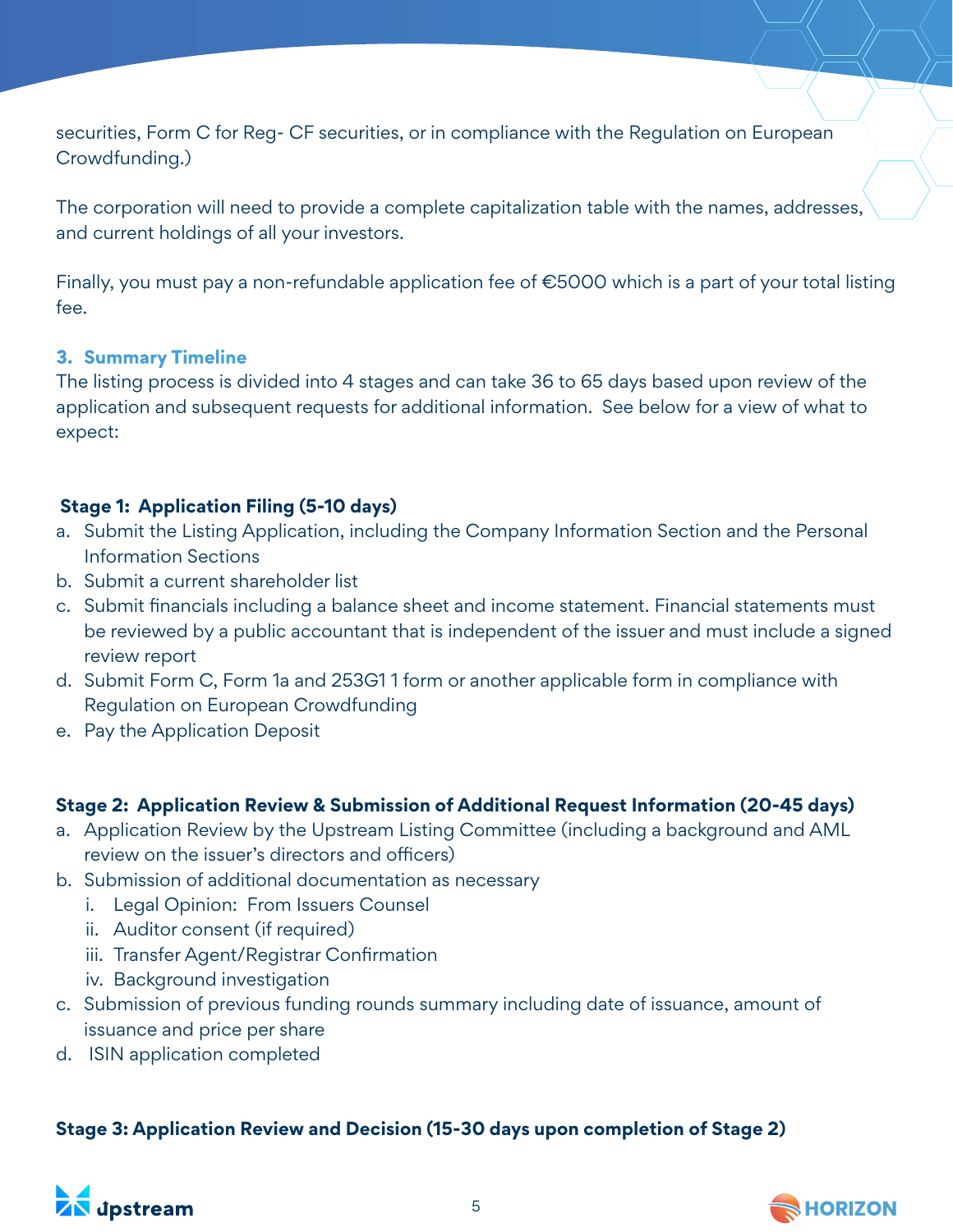#### **Stage 4: Platform Integration and Launch (10-20 days after listing approval)**

- a. Pay the initial listing fee
- b. Execution of Listing Agreement
- c. Security integration onto the Trading Platform
- d. Submission, review, and approval of issuer's marketing materials (logo, graphics, executive summaries, social media copy, etc.)
- e. Press release to the media announcing the Commencement of Trading

# **Capital Table Management (Transfer Agents/Registrars)**

You will be required to engage a transfer agent or registrar that has been approved by Upstream. Alternatively, Upstream can provide you these services. No listing will be approved without approved cap table management.

# **Marketing your Company's Shares**

By listing on Upstream, you're taking the next step to provide exit-liquidity to your shareholders and offer your shares to a whole new set of fans, investors, and traders.

To make the most of an Upstream listing, successful companies listed on Upstream will implement a strategic multi-channel marketing plan to continually inform existing investors and grow your investor community through email, social media, public relations (PR), and other digital marketing methods. We highly recommend that issuers put in place a robust marketing program using an IR and/or Marketing Firm covering the following areas:

- **• Email:** You should have an active email marketing platform in place to regularly communicate company updates, news and events to your shareholders.
- **• Website:** You should have a website that is easy to navigate and understand so that investors, alongside customers, can make informed decisions about your Company. The site should be optimized for relevant key words using Search Engine Optimization (SEO) so that investors may find your site using popular search engines.
- **• Social Media:** Engaging your investors across your social media channels is crucial to maintaining your community. Platforms such as LinkedIn, Facebook, Twitter, and a company blog should be leveraged to continually update and foster your community. Social media increases transparency and you can target relevant potential investors through these channels.
- **• Public Relations:** You should regularly put out news to create a favorable public brand image through paid or earned communications. Issuers should continually identify target audiences and tailor messages to target media outlets; participate in relevant events, and foster relationships with media.
- **• Upstream tools:** Issuers can take advantage of Upstream's in-app communication tools to post company updates and content in the global investor newsfeed or to existing shareholders.



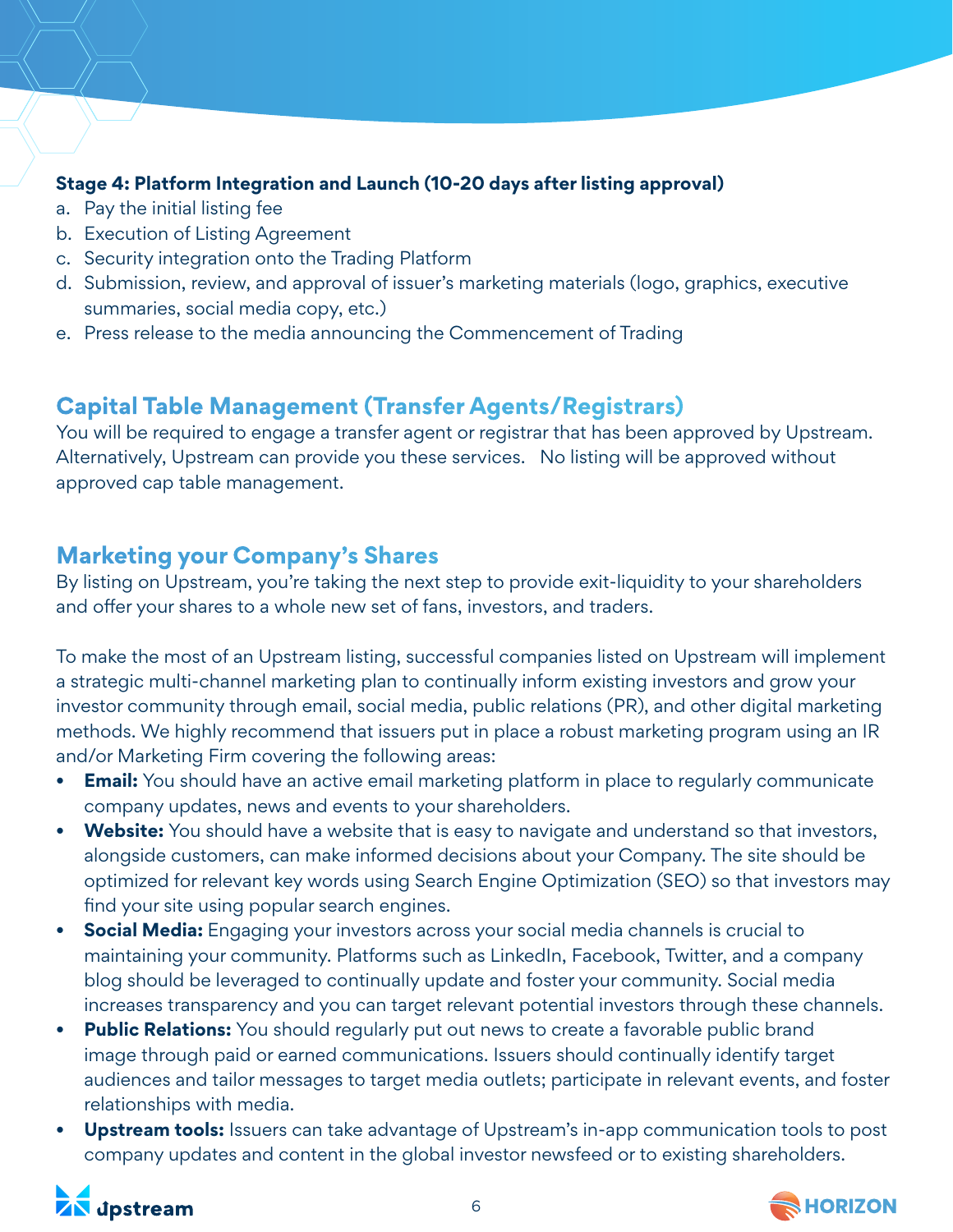## **Upstream Benefits Packages**

As part of your listing with Upstream and to help you with your marketing goals, Upstream has secured discounted vendor services and marketing relationships to get your Company noticed.

Some of these benefits include:

Discounted Global Press Release Distribution with AccessWire Discounted Conference Presentation Packages with LD Micro Discounted Investor Website Creation Discounted Transfer Agent Services: Various Vendors



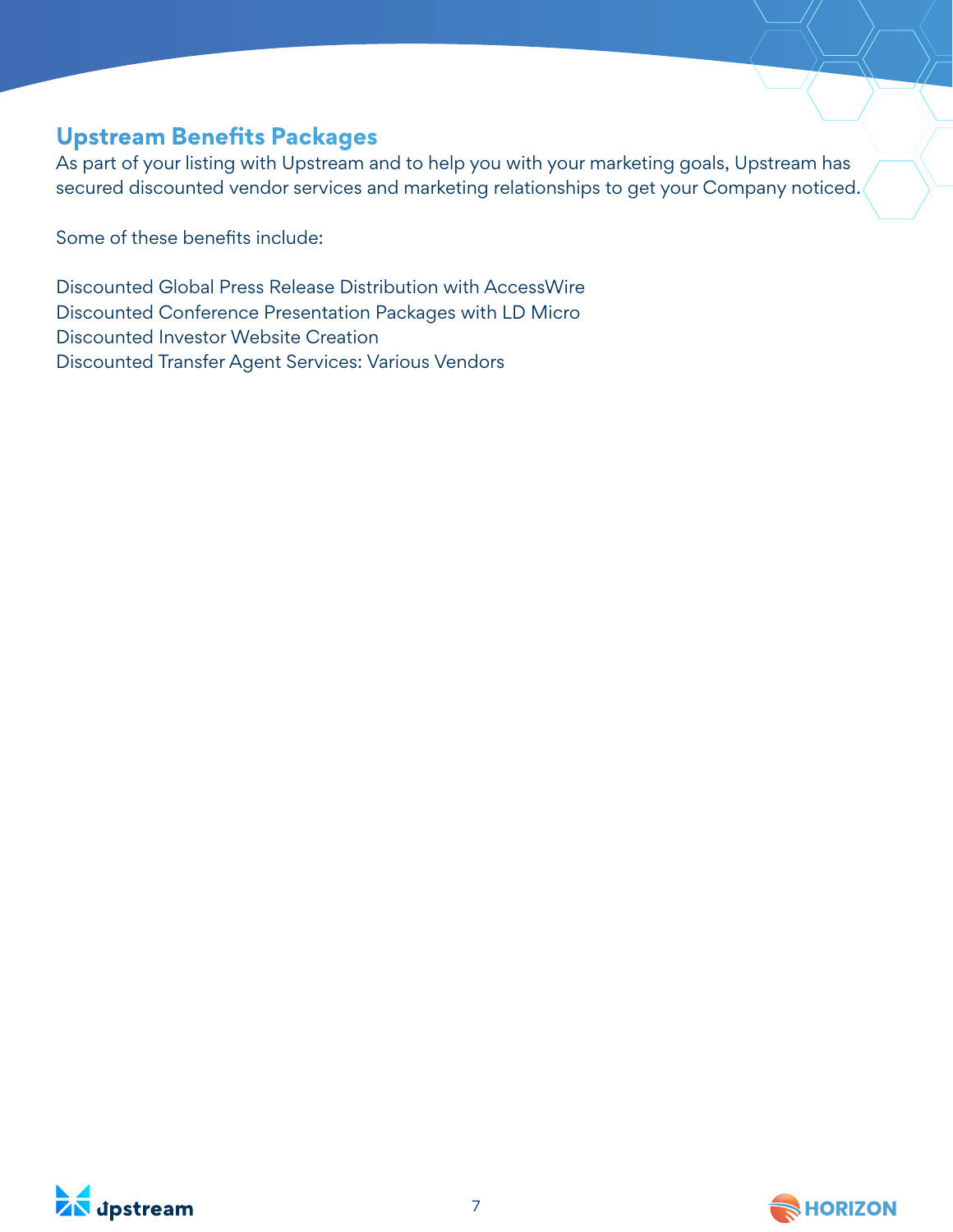# **ISSUER APPLICATION FOR LISTING ONTO THE UPSTREAM EXCHANGE**



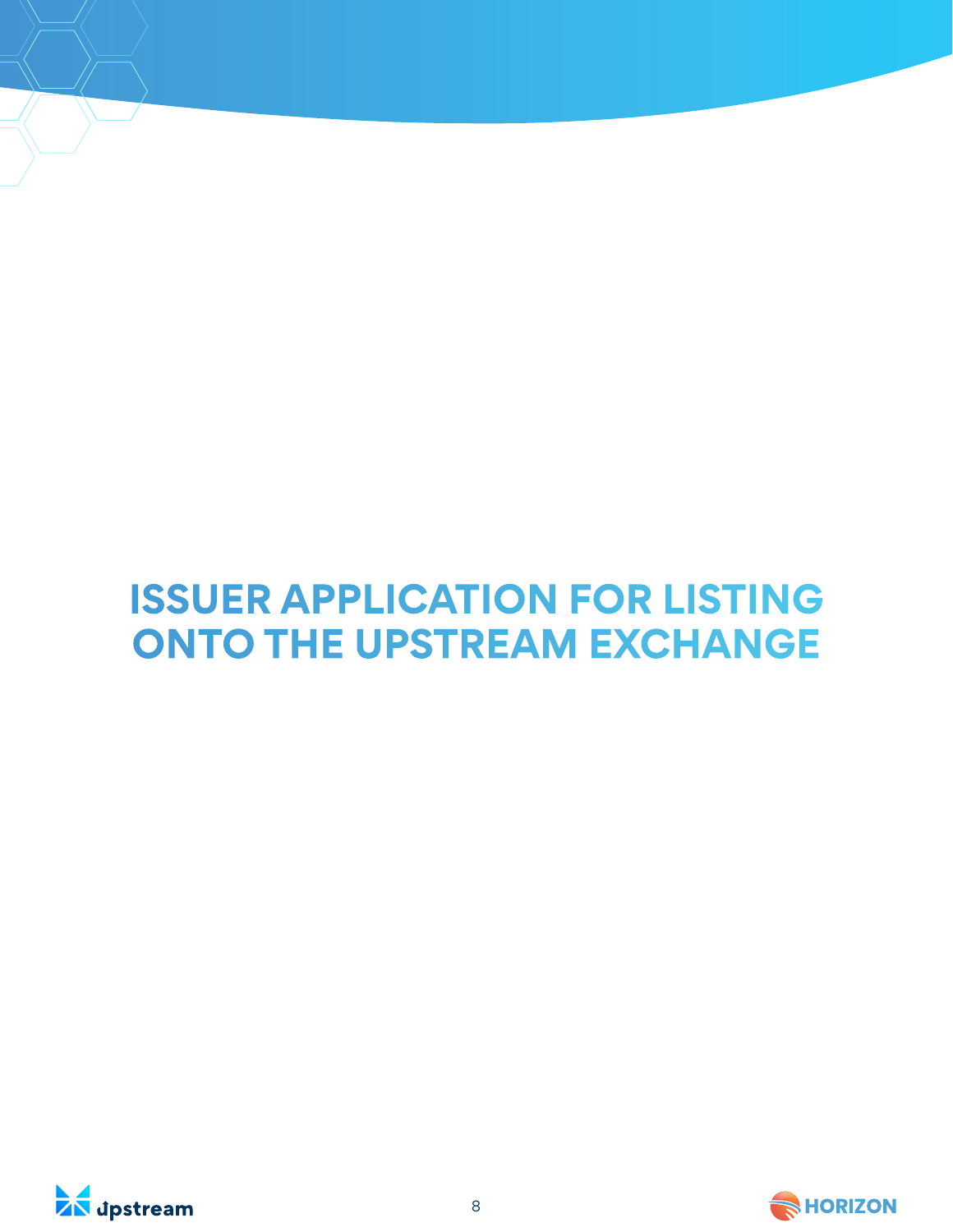# **ISSUER INFORMATION**

## **INSTRUCTIONS**

Upstream and Horizon Fintex Advisors requires submission of this Issuer Information Form from any firm that wants to list their securities onto the Upstream Exchange.

**All questions must have a response.** Failure to respond to all questions accurately and completely may result in the return of this application, may delay its, and/or may result in the denial of this application now, or the cancellation of your companies listing in the future.

If you answer "Yes" to any question in Section 10: Legal/Regulatory History, you must provide an explanation as requested. Upstream and/or Horizon Fintex Advisors may subsequently require you to provide additional information on this or any other aspect of your application

**Submission:** This Issuer Information Form and any exhibits or attachments must be signed, scanned, and emailed to **hello@upstream.exchange**.

**Transaction to occur on Upstream:**  □ New issuer IPO

- $\Box$  Digital SPAC
- $\Box$  Secondary trading of private issuer
- $\Box$  Dual listing from OTC or other markets



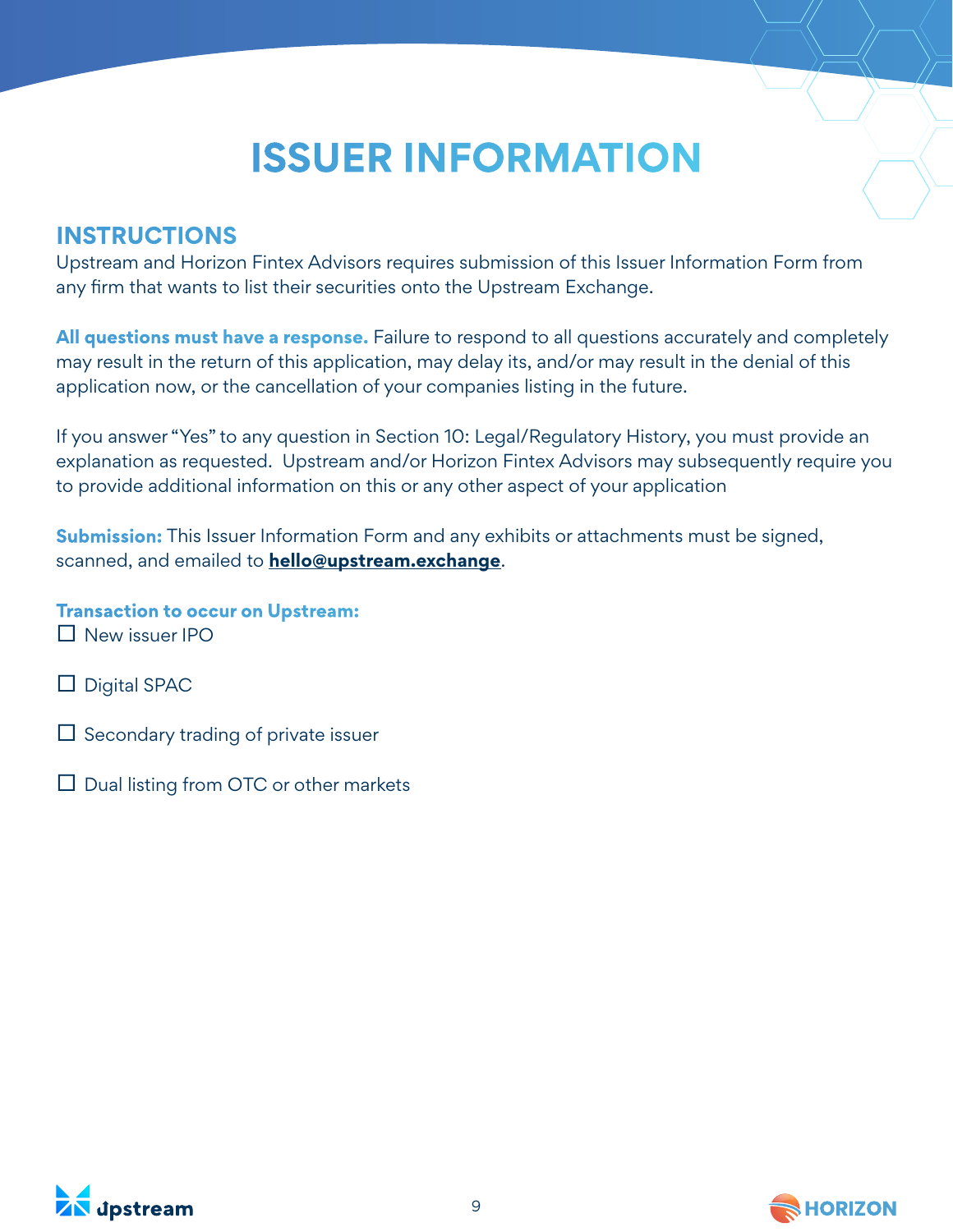| <b>Section 1 - General</b>                                                                                                                                                                                                    |
|-------------------------------------------------------------------------------------------------------------------------------------------------------------------------------------------------------------------------------|
|                                                                                                                                                                                                                               |
| <b>Security Trading Symbol</b><br>(You may request up to 3 different 4-character symbols)                                                                                                                                     |
| <b>Address of Corporate Headquarters</b><br><u> 1989 - Johann Stoff, amerikansk politiker (d. 1989)</u>                                                                                                                       |
| ,我们也不会有什么?""我们的人,我们也不会有什么?""我们的人,我们也不会有什么?""我们的人,我们也不会有什么?""我们的人,我们也不会有什么?""我们的人<br>,我们也不会有什么。""我们的人,我们也不会有什么?""我们的人,我们也不会有什么?""我们的人,我们也不会有什么?""我们的人,我们也不会有什么?""我们的人                                                          |
|                                                                                                                                                                                                                               |
|                                                                                                                                                                                                                               |
|                                                                                                                                                                                                                               |
|                                                                                                                                                                                                                               |
|                                                                                                                                                                                                                               |
|                                                                                                                                                                                                                               |
|                                                                                                                                                                                                                               |
| Fiscal Year End: The Contract of the Contract of the Contract of the Contract of the Contract of the Contract of the Contract of the Contract of the Contract of the Contract of the Contract of the Contract of the Contract |
|                                                                                                                                                                                                                               |
| (if you do not have an ISIN code, we will assist you in obtaining one.)                                                                                                                                                       |



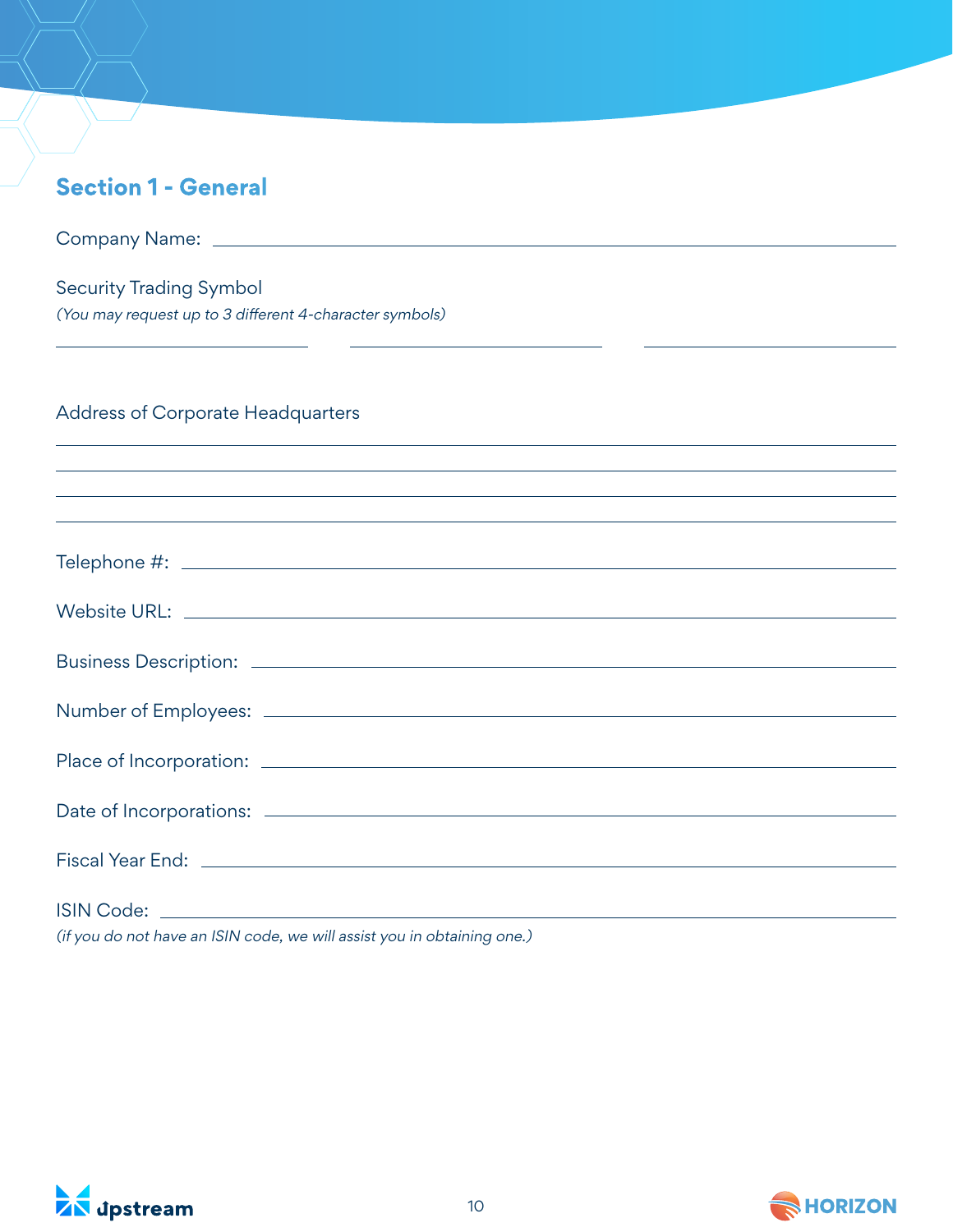# **Section 2 - Primary Contact Information**

Please provide contact information of the issuer's representative for all communication with Upstream.

# **Section 3 – Crowdfunding Platform Information**

If your company conducted a crowdfunding offering, please complete the information below.



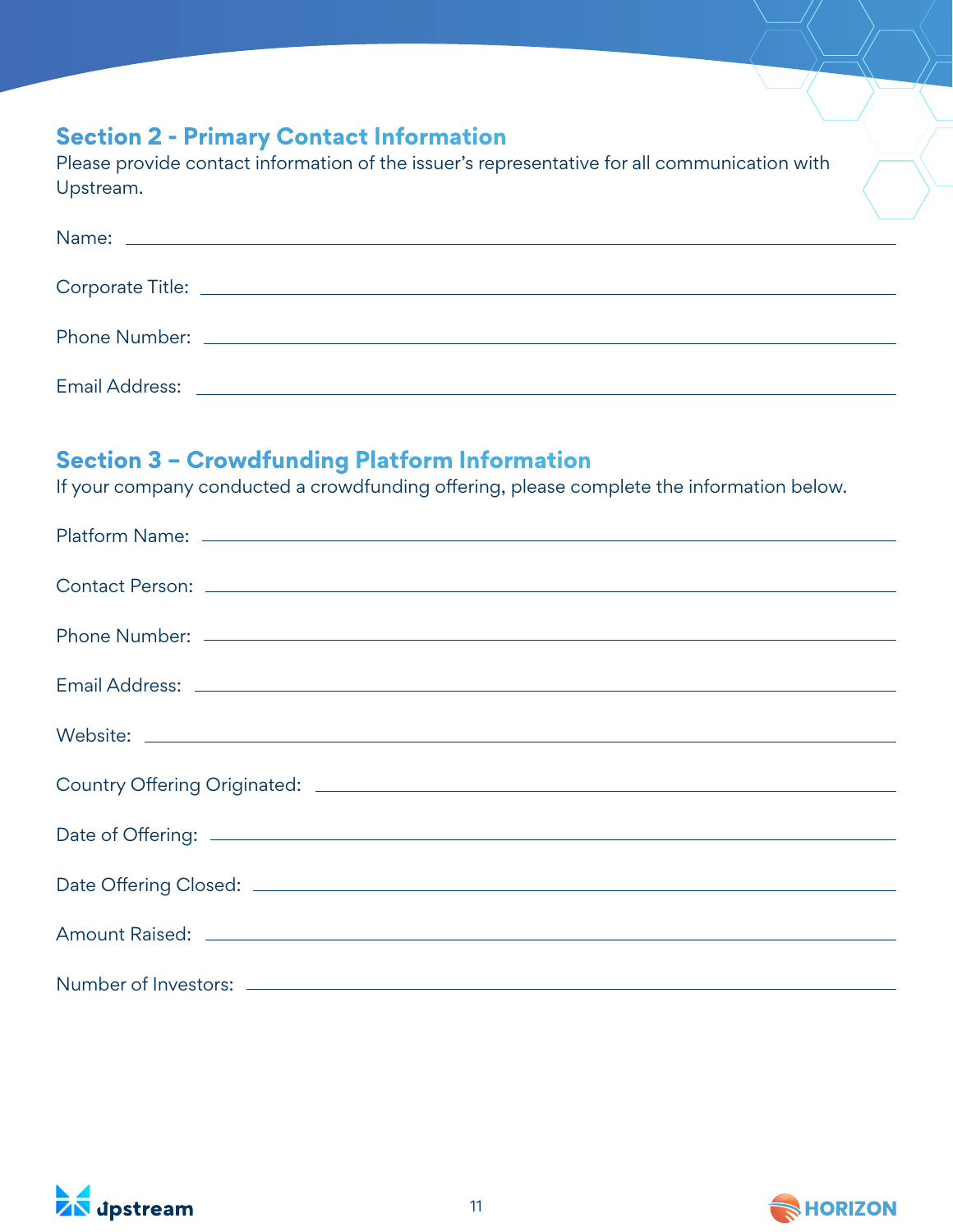# **Section 4 - Referral Information**

If your company was referred to UPSTREAM by another company, please complete the information below.

# **Section 5 - Listing Eligibility**

To be eligible for the Upstream platform, the Company must have operations and may not be subject to any Bankruptcy or reorganization proceedings. The Company must be duly organized, validly existing and in good standing under the laws of each jurisdiction in which the Company is organized or does business.

- 1. Indicate which of the following registrations or exemptions apply to your firm:
- $\Box$  Regulation A Reporting Company: The Company is subject to the reporting obligations under Tier 2 of US Regulation A under the Securities Act.
- $\Box$  Regulation CF Reporting Company: The Company is subject to the reporting obligations under US Regulation Crowdfunding under the Securities Act.
- $\Box$  Alternative Reporting Company: The Company is not subject to local jurisdiction reporting requirements.
- $\Box$  European Crowdfunding Company: The Company is subject to the reporting obligations in compliance with Regulation on European Crowdfunding.
- $\square$  SEC Reporting or OTC Alternative Disclosure Standard



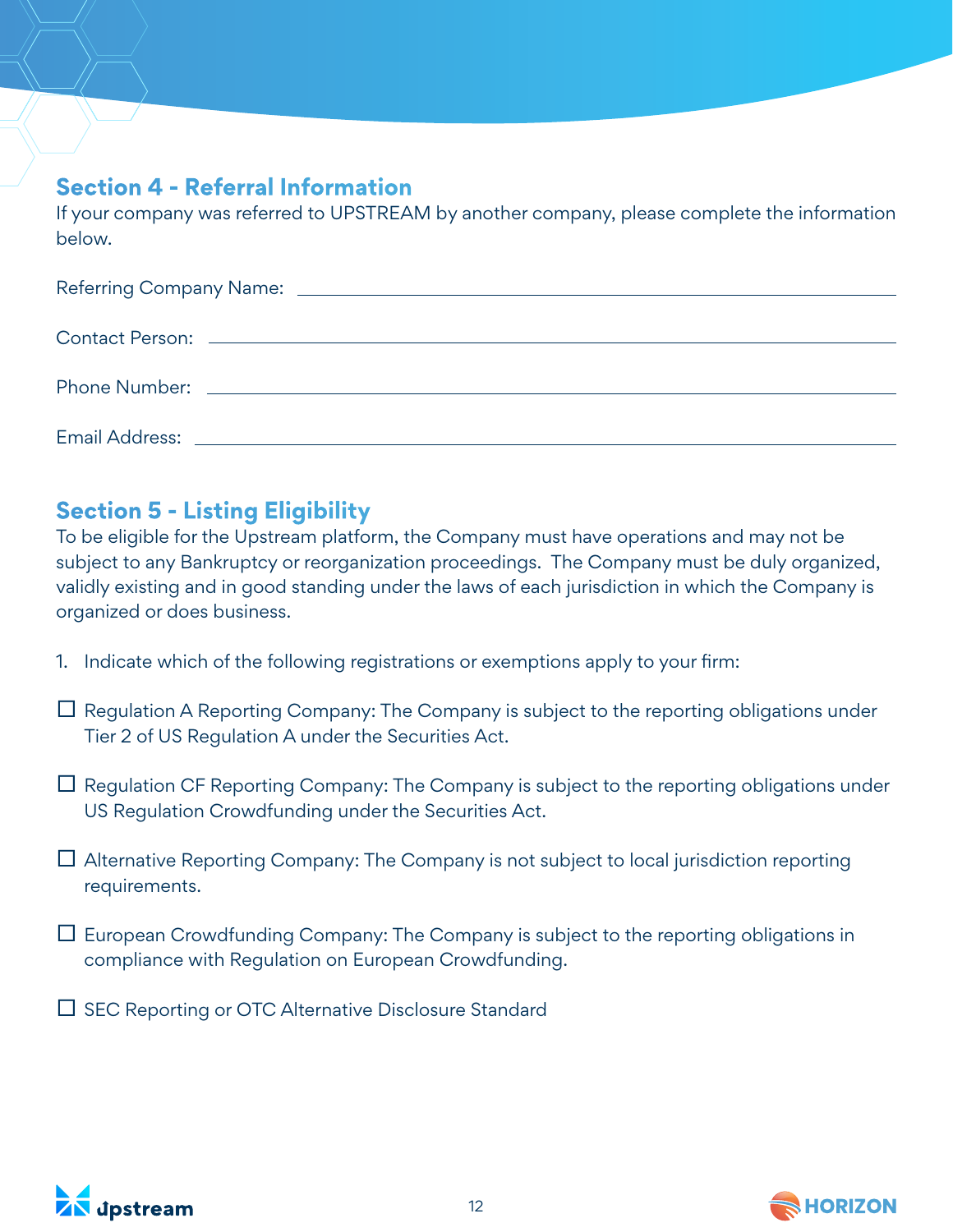2. Indicate whether the Company has auditor reviewed balance sheets as of the end of each of the two most recent fiscal years, or as of a date within 135 days if the Company has been in existence for less than two fiscal years, and audited statements of income, cash flows and changes in stockholders' equity for each of the fiscal years immediately preceding the date of each such audited balance sheet (or such shorter period as the Company has been in existence), with each such financial disclosure made in accordance with U.S. GAAP or IFRS and including all matters of which the Company is aware that are relevant to the Company's ability to continue as a going concern, including, without limitation, significant conditions and events and the Company's plans to mitigate such conditions and events.

Yes. No.

3. Indicate whether the Company has unaudited interim financial reports, prepared in conformance with U.S. GAAP or IFRS, including a balance sheet as of the end of the Company's most recent fiscal quarter, and income statements, statements of changes in stockholders' equity and statements of cash flows for the interim period up to the date of such balance sheet and the comparable period of the preceding fiscal year.

Yes. No.

4. Does the Company have a board of directors that includes at least 2 Independent Directors\*?

Yes. No.

\*an independent director refers to a member of the board who does not have a material relationship with the Company and is neither part of its executive team nor involved in the day-to-day operations of the Company.

5. Does the Company have an Audit Committee, a majority of the members of which are Independent Directors?

Yes. No.

6. Does the Company conduct annual shareholders' meetings and make annual financial reports available to its shareholders at least 15 calendar days prior to such meetings?

Yes. No.



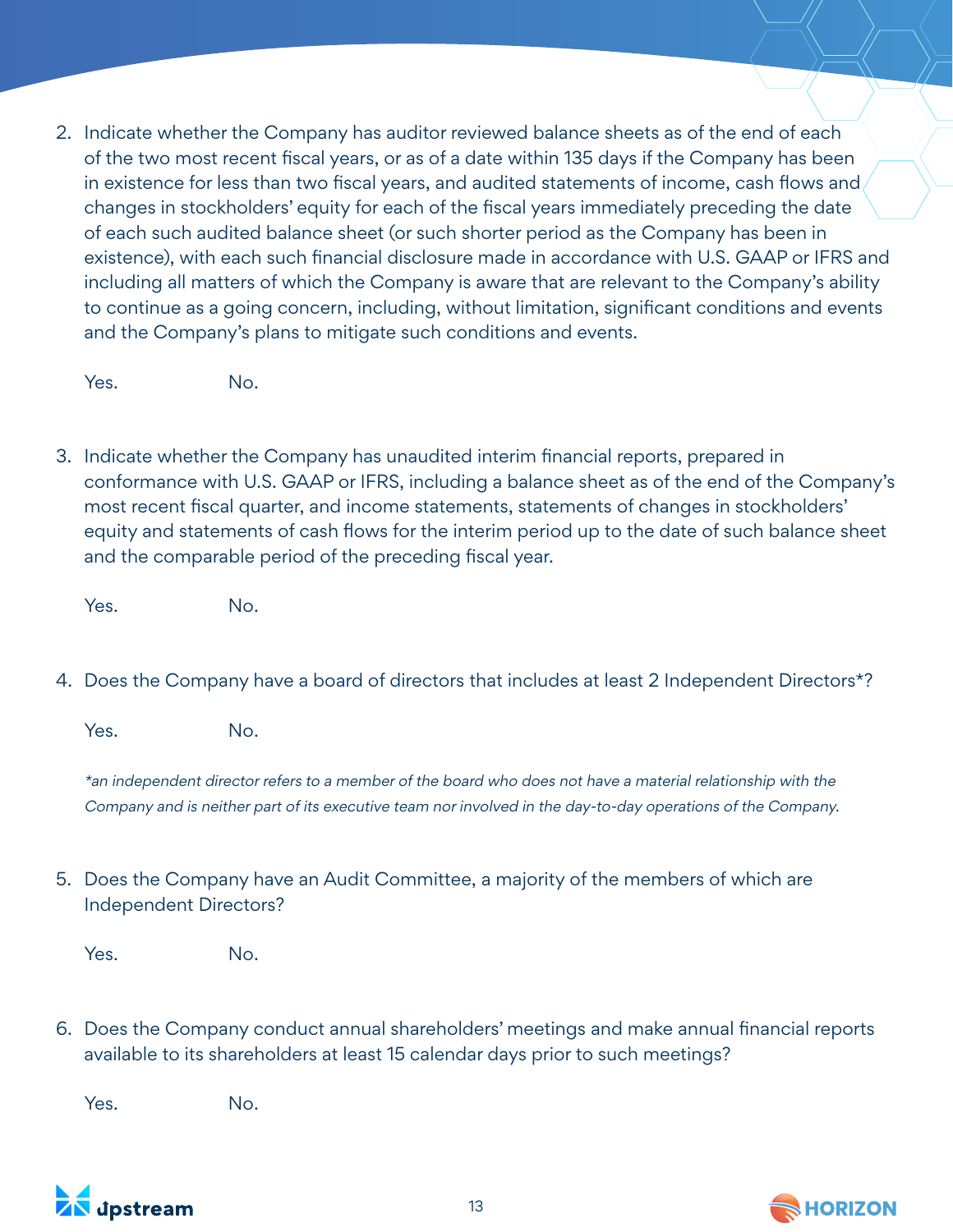# **Section 6 - Service Providers and Company Contacts**

## **1. Accountant/Auditor**

| 2. Securities Counsel       |
|-----------------------------|
|                             |
|                             |
|                             |
|                             |
|                             |
|                             |
| 3. Other Counsel (Optional) |
|                             |
|                             |
|                             |
|                             |
|                             |
|                             |



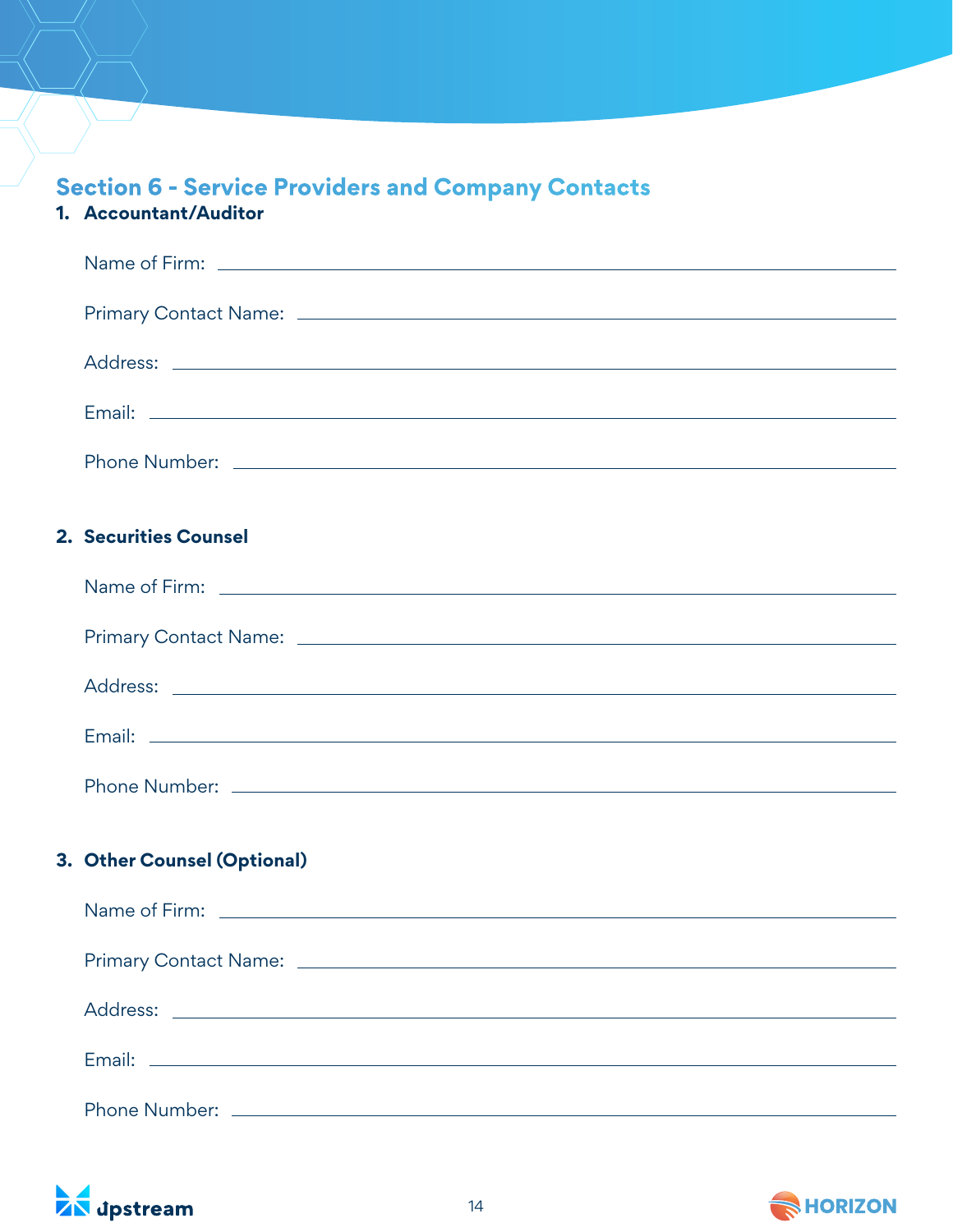#### **4. Investment Bank (Optional)**

#### **5. Transfer Agent/Registrar (must be registered approved by Upstream)**

#### **6. IR/Marketing Firm**



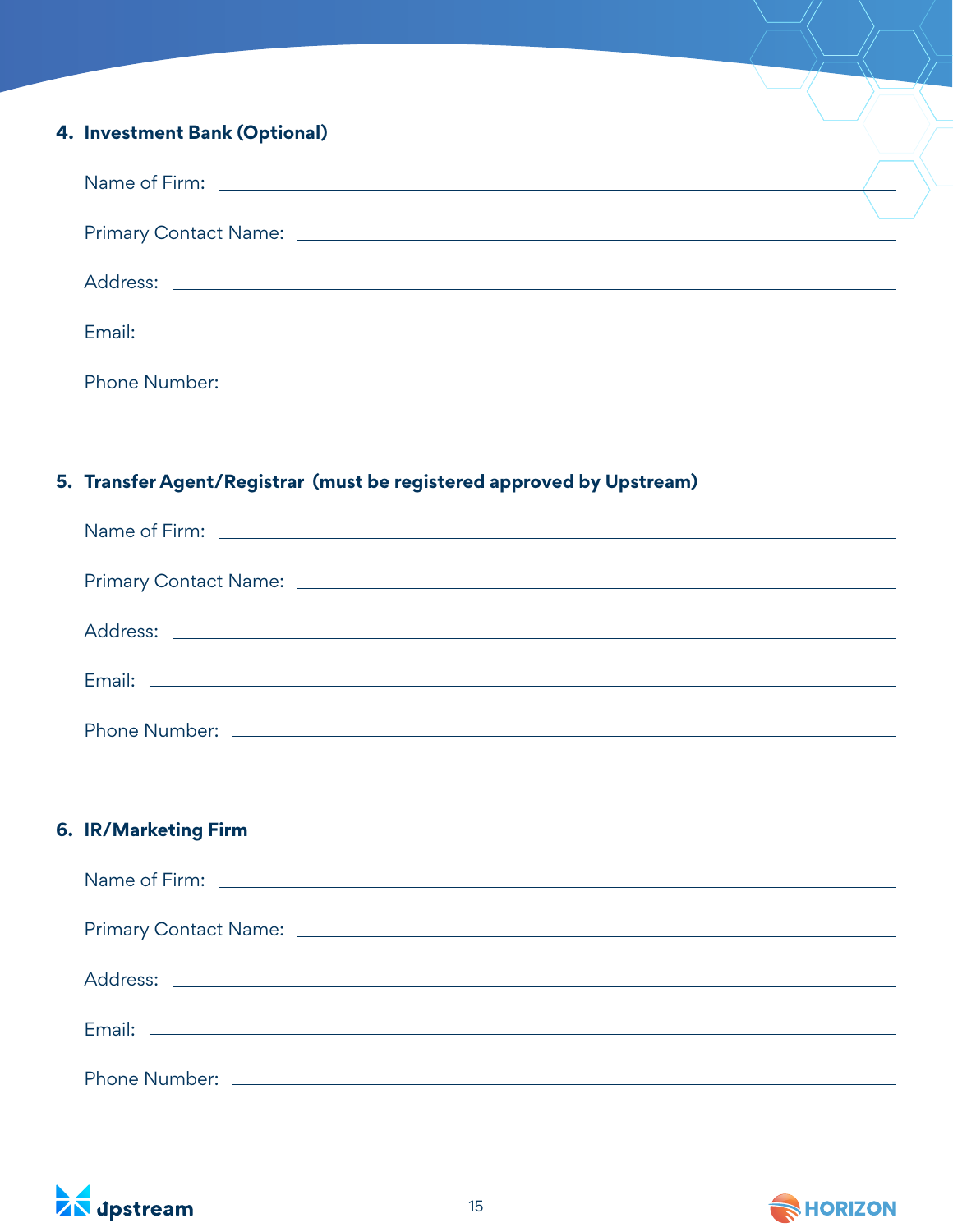□ **Yes, I have authorized this Transfer Agent to provide information directly to Upstream (required).** By checking this box, you acknowledge that you have authorized your Transfer Agent to provide to Upstream and/or Horizon Fintex Advisors upon its request information related to the Company's securities, including but not limited to, shares authorized, shares issued and outstanding, and share issuance history.

## **Section 7 - Identity Verification of Company Officers, Directors and Control Persons**

Upstream and/or Horizon Fintex Advisors may use the information below to conduct verification and public records searches of the contacts listed on this page. We will not share this information with any third party, except in response to an order or request from a court, securities regulator or governmental agency.

For each of the contacts, submit a completed Directors and Officers Questionnaire.

#### **Company Officers:**

| <b>Position</b>                         | Full Legal Name Date of Birth Home Address Email Address |  | <b>Phone Number</b> |
|-----------------------------------------|----------------------------------------------------------|--|---------------------|
| Chief<br>Executive<br>Officer           |                                                          |  |                     |
| Chief<br>Financial<br>Officer           |                                                          |  |                     |
| Chief<br>Operating<br>Officer           |                                                          |  |                     |
| Investor<br><b>Relations</b><br>Officer |                                                          |  |                     |
|                                         |                                                          |  |                     |



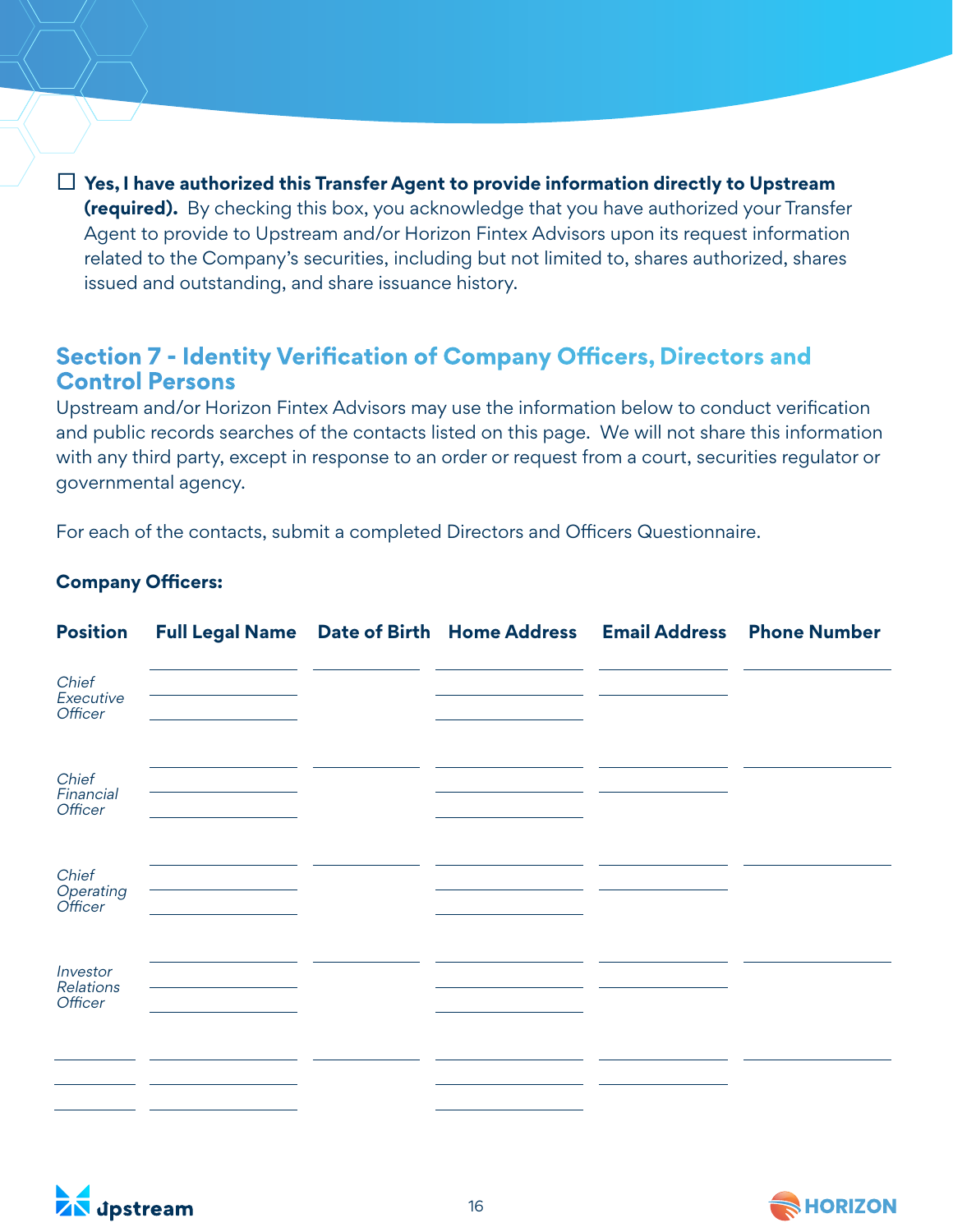| Position Full Legal Name Date of Birth Home Address Email Address Phone Number                                                          |                                                    |                                                      |  |
|-----------------------------------------------------------------------------------------------------------------------------------------|----------------------------------------------------|------------------------------------------------------|--|
| <u> 1989 - Johann John Stone, mars et al. (</u>                                                                                         |                                                    |                                                      |  |
| <u> 1989 - Johann John Stone, mars eta biztanleria (</u>                                                                                | <u> 1989 - Johann Barn, amerikansk politiker (</u> |                                                      |  |
| <u> 1989 - Johann John Stone, markin film yn y brenin y brenin y brenin y brenin y brenin y brenin y brenin y br</u>                    |                                                    | <u> 1989 - Johann John Stone, mars eta inperiodo</u> |  |
| <u> 1989 - John Stone, Amerikaansk politiker (* 1908)</u>                                                                               |                                                    |                                                      |  |
|                                                                                                                                         |                                                    |                                                      |  |
| <u> 1989 - Johann John Stone, mars eta biztanleria (h. 1989).</u><br><u> 1989 - Johann Barbara, martxa amerikan personal (h. 1989).</u> |                                                    |                                                      |  |
|                                                                                                                                         |                                                    |                                                      |  |
|                                                                                                                                         |                                                    |                                                      |  |

## **Members of the Board of Directors:**

| <b>Full Legal Name</b><br>Chairman: | <b>Date of Birth</b> | <b>Home Address</b>                                                        | <b>Independent Director (Y/N)</b> |
|-------------------------------------|----------------------|----------------------------------------------------------------------------|-----------------------------------|
| Members:                            |                      |                                                                            |                                   |
|                                     |                      |                                                                            |                                   |
|                                     |                      | the control of the control of the control of the control of the control of |                                   |
|                                     |                      |                                                                            |                                   |
|                                     |                      |                                                                            |                                   |
|                                     |                      |                                                                            |                                   |



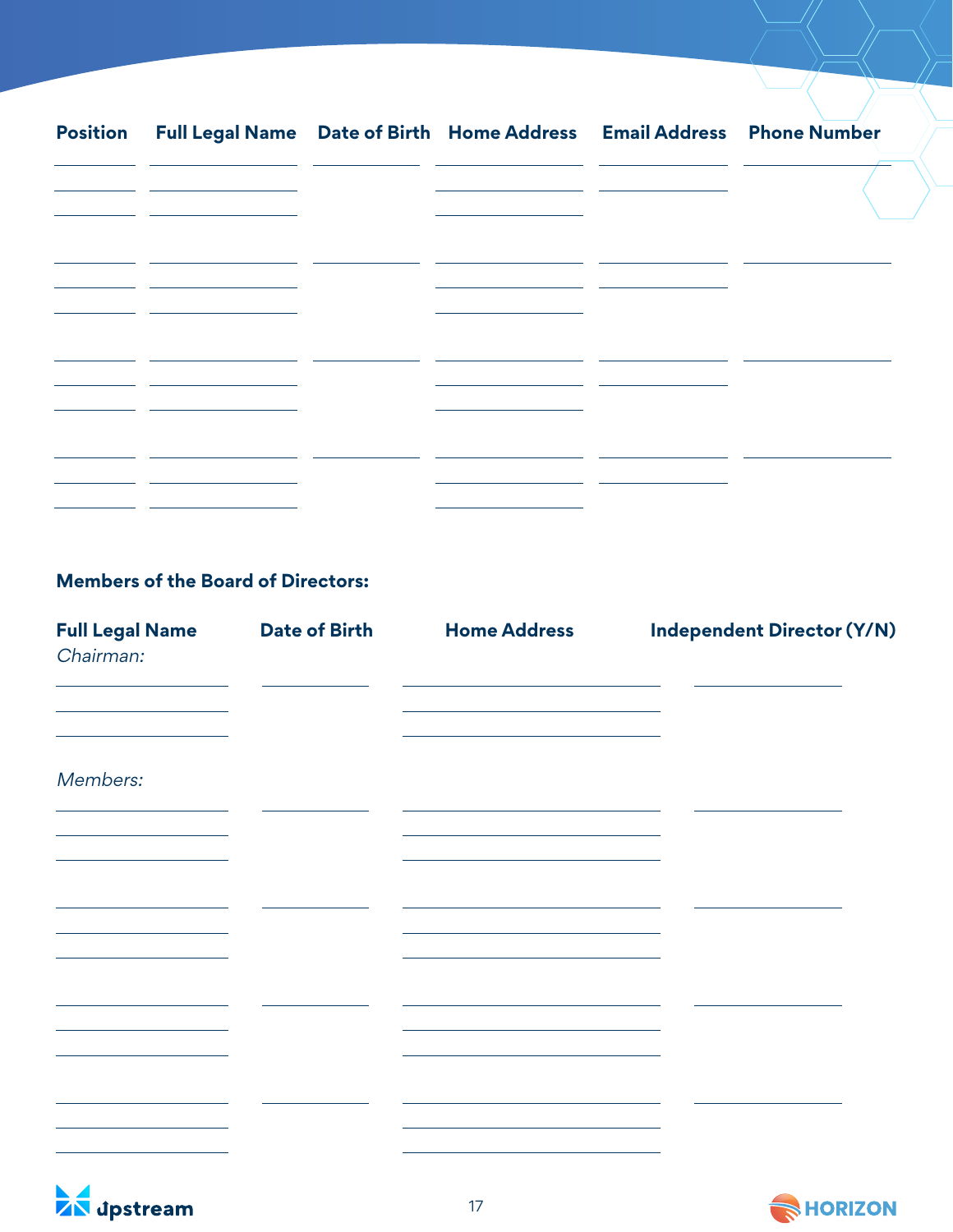| <b>Full Legal Name</b><br>Members: | <b>Date of Birth</b> | <b>Home Address</b>                                                                       | <b>Independent Director (Y/N)</b> |
|------------------------------------|----------------------|-------------------------------------------------------------------------------------------|-----------------------------------|
|                                    |                      | the control of the control of the control of the control of the control of                |                                   |
|                                    |                      |                                                                                           |                                   |
|                                    |                      |                                                                                           |                                   |
|                                    |                      | the control of the control of the control of the control of the control of the control of |                                   |
|                                    |                      |                                                                                           |                                   |
|                                    |                      |                                                                                           |                                   |

### **Section 8 - Security Ownership of Management and Control Persons:**

Complete this section for all officers and directors who beneficially own<sup>1</sup> any class of the Company's equity securities as well as other beneficial owners of more than five percent (5%) of **any class** of the Company's equity securities. **If any beneficial owner is a corporate entity, please list the name of the entity and names of the person(s) owning or controlling that corporate entity.**

| <b>Full Legal Name Home Address Title of Class</b><br>(and any aliases) |    | <b>Number of Shares</b><br><b>Owned of Class</b> | <b>Percentage Ownership</b><br>of Class |
|-------------------------------------------------------------------------|----|--------------------------------------------------|-----------------------------------------|
|                                                                         |    |                                                  |                                         |
|                                                                         |    |                                                  |                                         |
|                                                                         |    |                                                  |                                         |
|                                                                         |    |                                                  |                                         |
|                                                                         |    |                                                  |                                         |
| <b>ZN</b> dpstream                                                      | 18 |                                                  | <b>SHORIZON</b>                         |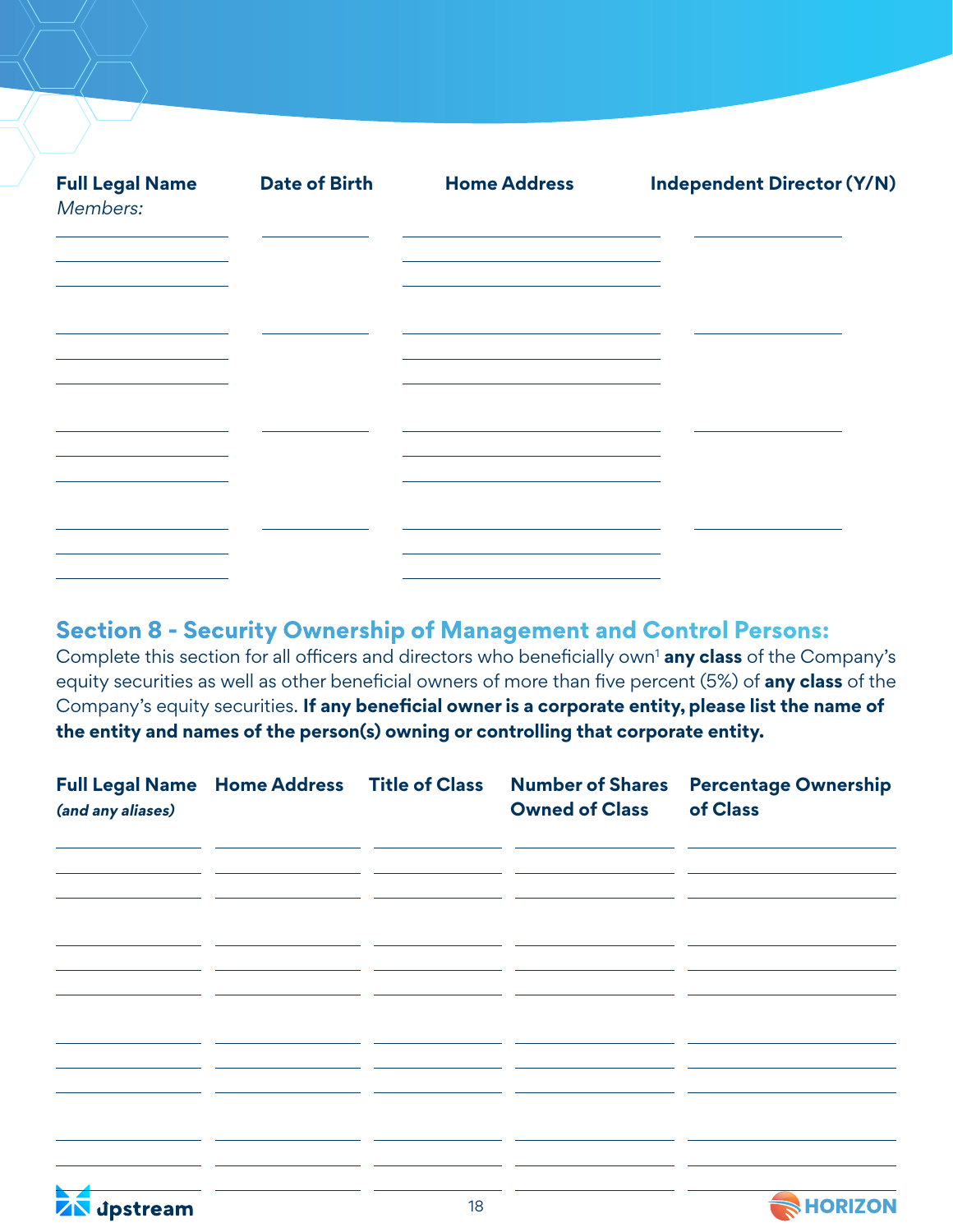**Number of Shares** Percentage Ownership **Full Legal Name Home Address Title of Class Number of Shares Owned of Classof Class (and any aliases)**   $\mathbb{R}^2$  $\mathbf{r}$  $\sim$  $\overline{a}$  $\overline{a}$  $\mathbb{Z}^{\mathbb{Z}}$  and  $\overline{\phantom{a}}$  $\overline{a}$ 

# **Section 9 - Description of Securities**

Provide a separate answer for each type of security.

#### **1. Security level information.**

|                                   | Share Type (e.g. common, preferred, debt, utility) ______________________________ |  |  |  |  |
|-----------------------------------|-----------------------------------------------------------------------------------|--|--|--|--|
|                                   |                                                                                   |  |  |  |  |
|                                   |                                                                                   |  |  |  |  |
|                                   |                                                                                   |  |  |  |  |
|                                   |                                                                                   |  |  |  |  |
|                                   |                                                                                   |  |  |  |  |
| Number of Beneficial Shareholders |                                                                                   |  |  |  |  |



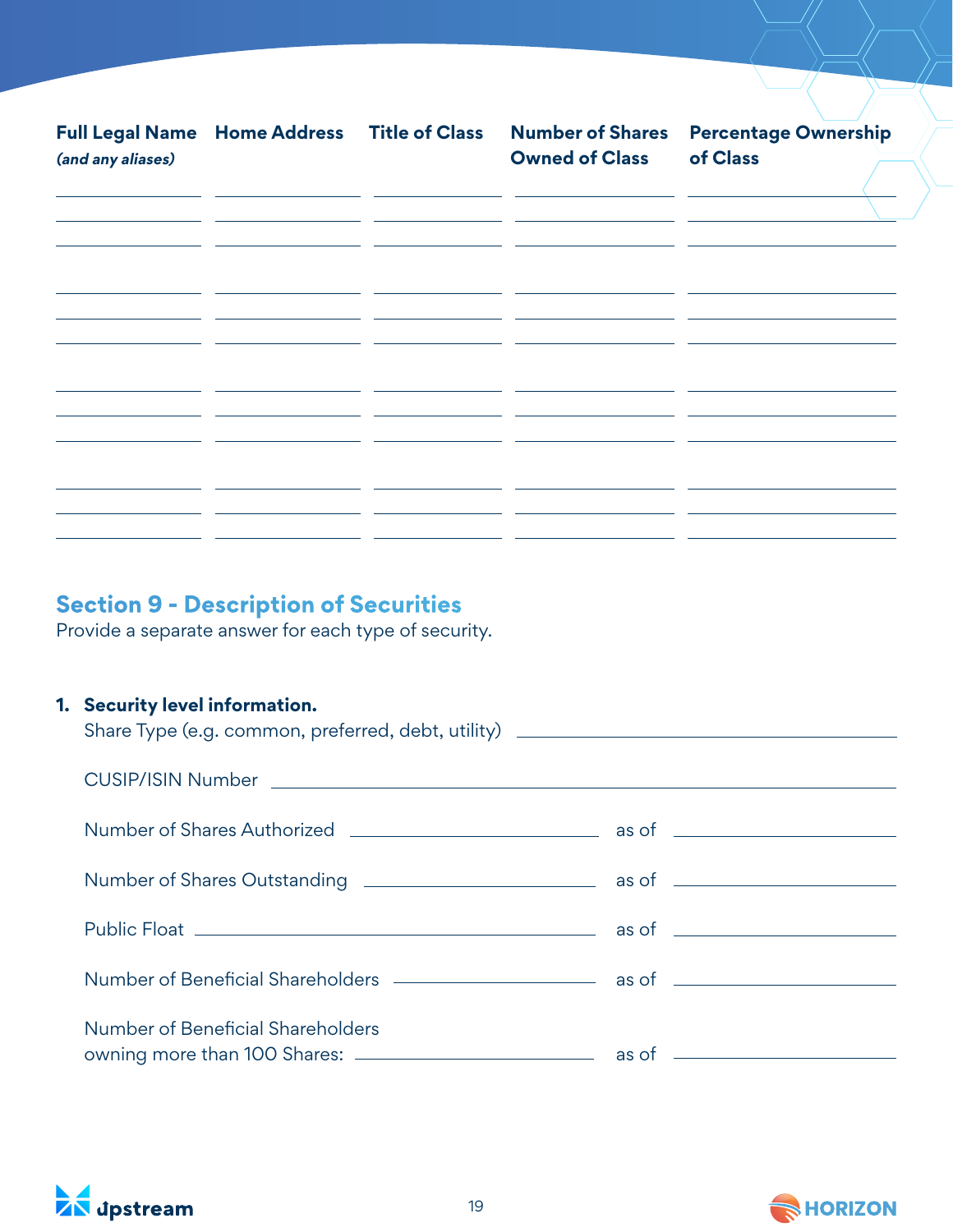#### **2. The securities entitle holder(s) to differential voting rights, dividends payments, or other preferences.**

Yes. No.

If yes, provide a description of such rights and the names of the shareholders who own the preferential shares.

#### **3. The securities are currently listed or traded on a market, either in the U.S. or outside the U.S.**

Yes. No.

If yes, list all applicable markets.

If you require more space than provided on this page, please attach a supplementary page for the requested information.



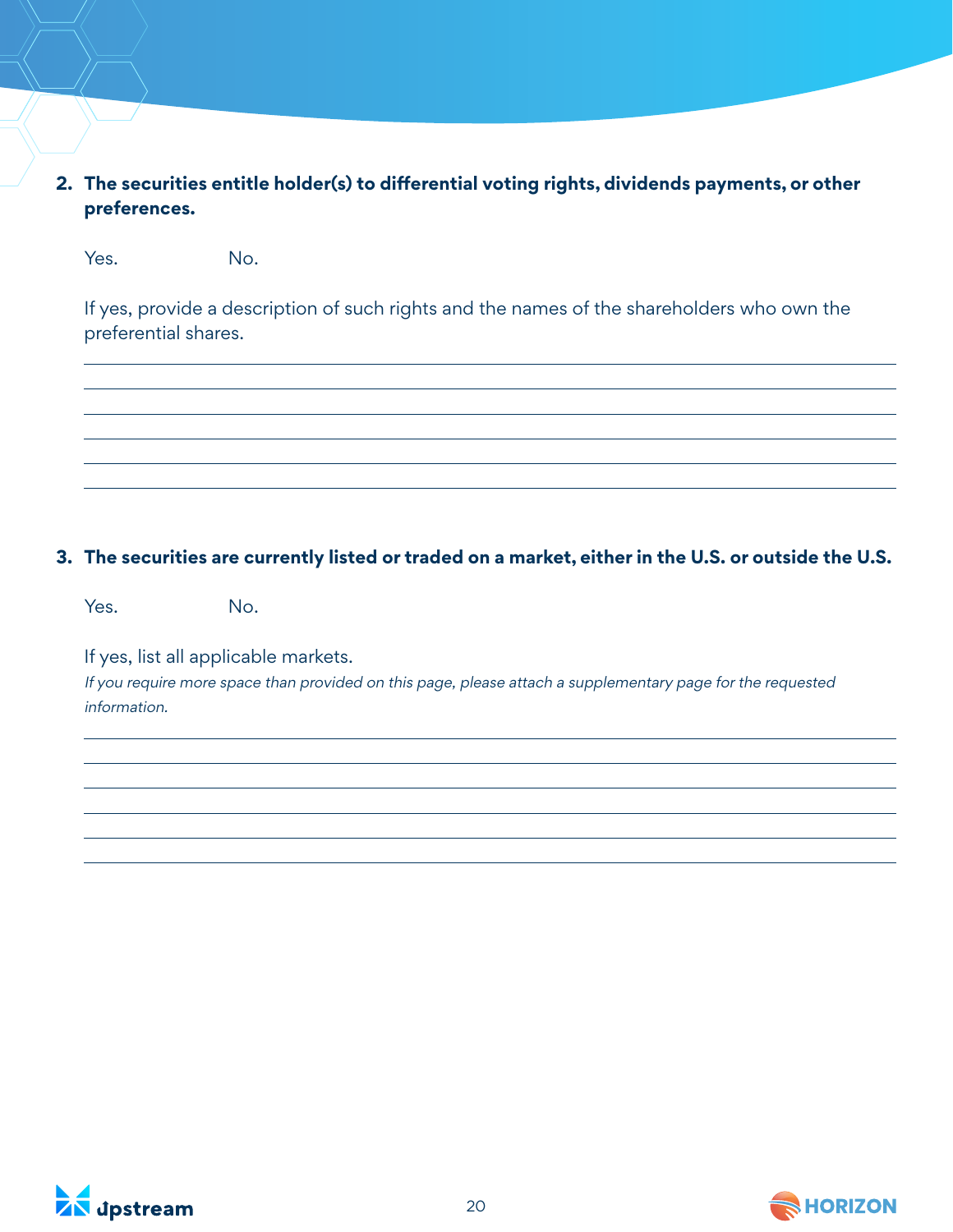# **Section 10 - Legal/Disciplinary History**

Provide a detailed description of any current, past, pending or threatened legal proceeding (e.g., investigations, lawsuits, litigation, arbitration, hearings, or any other legal or administrative proceedings) for each of the following:

The Company, its predecessors and subsidiaries (required only for proceedings within the past ten years);

Past Officers and Directors of the Company, its predecessors and subsidiaries (required only for proceedings within the past five years).

Failure to disclose any of the foregoing may result in the denial of this Application. In connection with any of the responses to items 1 and 2 above, Upstream and/or Horizon Fintex Advisors may request additional information, such as official documents, letters, and orders.

The legal and disciplinary history of each person listed as Company Officer, Director or Control Person must be provided on the Personal Information Form for each such person.



 $\overline{a}$ 

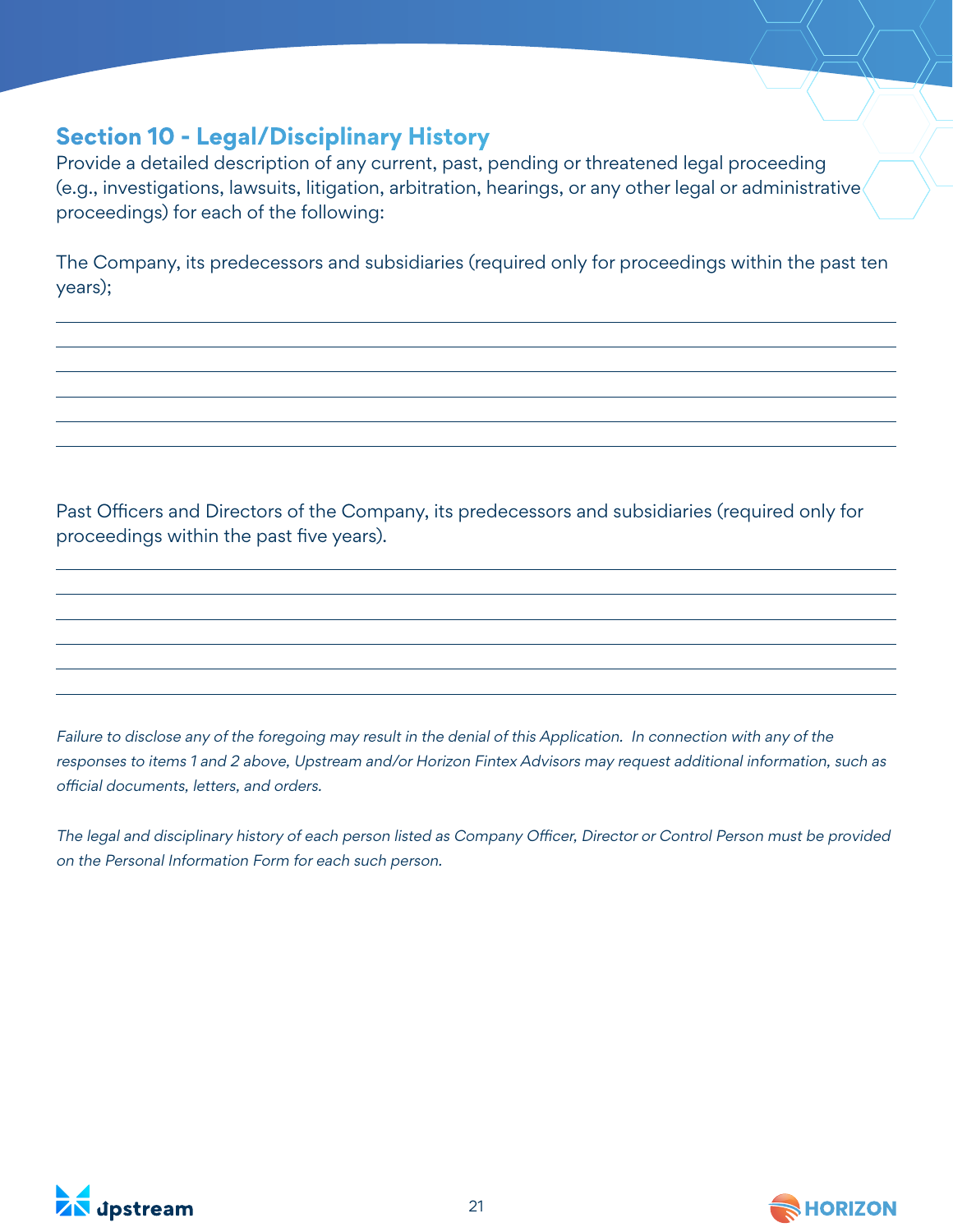## **Section 11 - Signature**

I certify that the information contained in this Upstream Listing Application is true and correct and does not omit any material facts.

I will notify Upstream and/or Horizon Fintex Advisors promptly of any material changes.

Signature of Authorized Company Officer:

| Date:         |  |  |  |
|---------------|--|--|--|
|               |  |  |  |
| Company Name: |  |  |  |



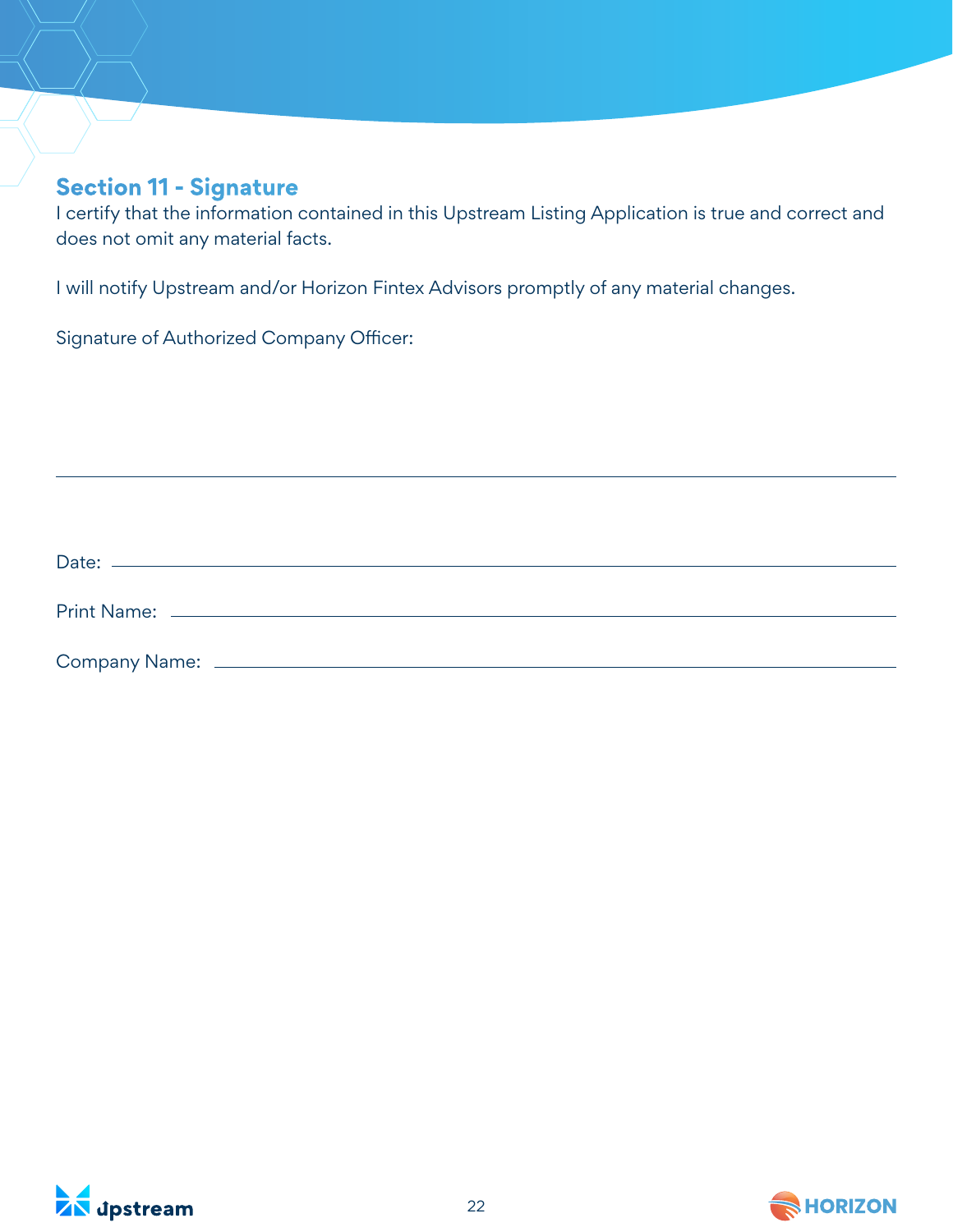# **ISSUER APPLICATION FOR LISTING ONTO THE UPSTREAM EXCHANGE**



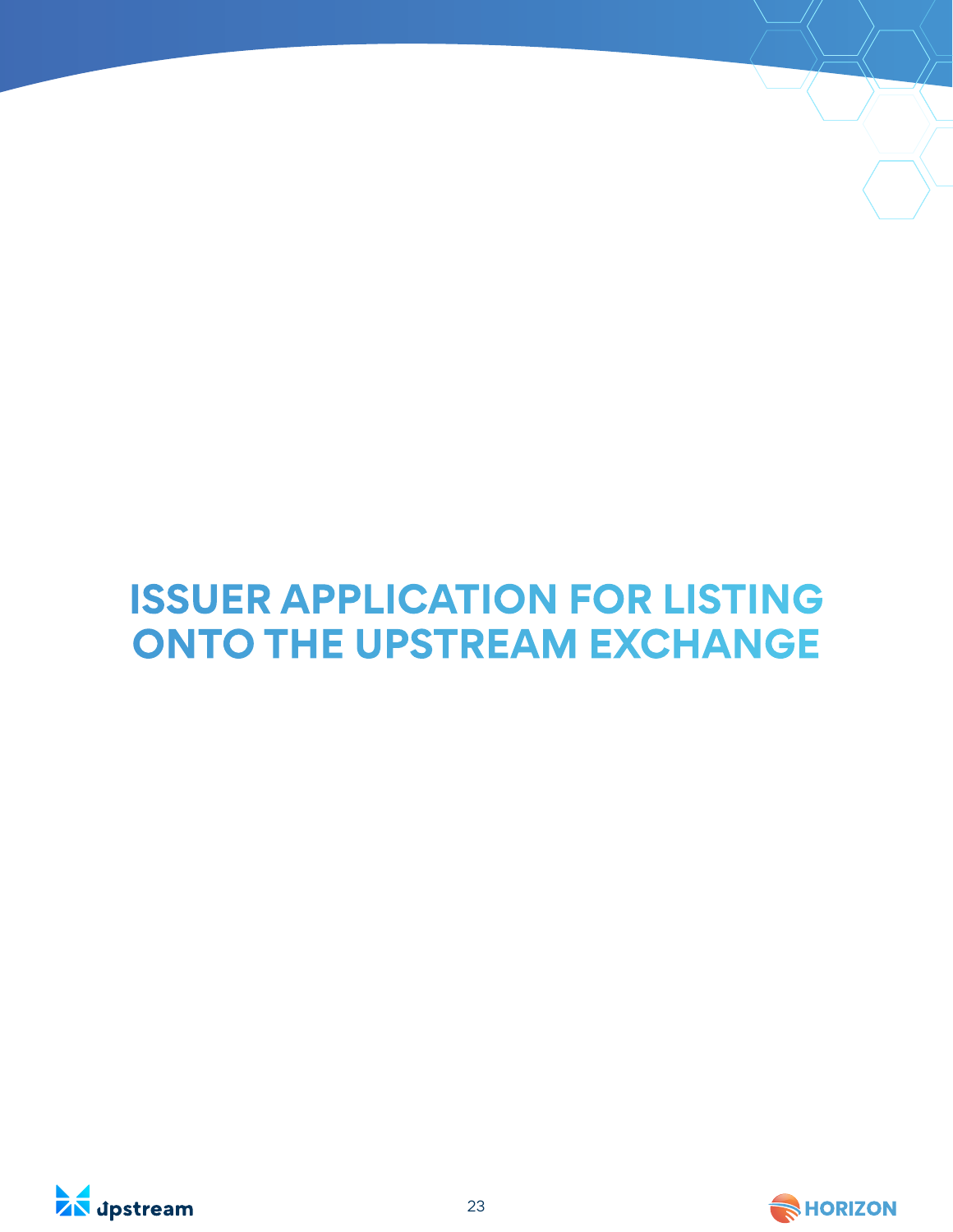# **PERSONAL INFORMATION FORM**

# **INSTRUCTIONS**

Upstream and/or Horizon Fintex Advisors requires submission of the Personal Information Form (PIF) for each and every key individual associated with Companies in the following situations:

- **• Uncertificated Securities Issuers and Applicants**  Officers, directors and Control Persons, others upon request
- **• Sponsor Applicants**
- **• Change of Control** Upstream and/or Horizon Fintex Advisors may request a PIF for individuals connected to any company undergoing a change of control.
- **Ongoing Compliance or Surveillance Reviews** Upstream and/or Horizon Fintex Advisors may request a PIF for individuals connected to any company in relation to an ongoing review related to any surveillance or compliance concerns.
- From time to time, Upstream and/or Horizon Fintex Advisors may require submission of a PIF form by service providers, including investors relations, promoters, attorneys, etc.

Separate Personal Information Forms must be completed and submitted for each individual named in Section C of the Issuer Information Form.

**All questions must have a response.** Failure to respond to all questions accurately and completely may result in the return of the PIF, may delay the processing of the related application, and/or may result in the denial of the application or removal of the Company from Upstream and/or Horizon Fintex Advisors.

If you answer "Yes" to any question in Section 2: Disclosure Information, you must provide an explanation as requested. Upstream and/or Horizon Fintex Advisors may subsequently require you to provide additional information on the Personal Information Form - Additional Disclosure Reporting.

**Submission:** This Personal Information Form and any exhibits or attachments must be signed, scanned, and emailed to **hello@upstream.exchange**.



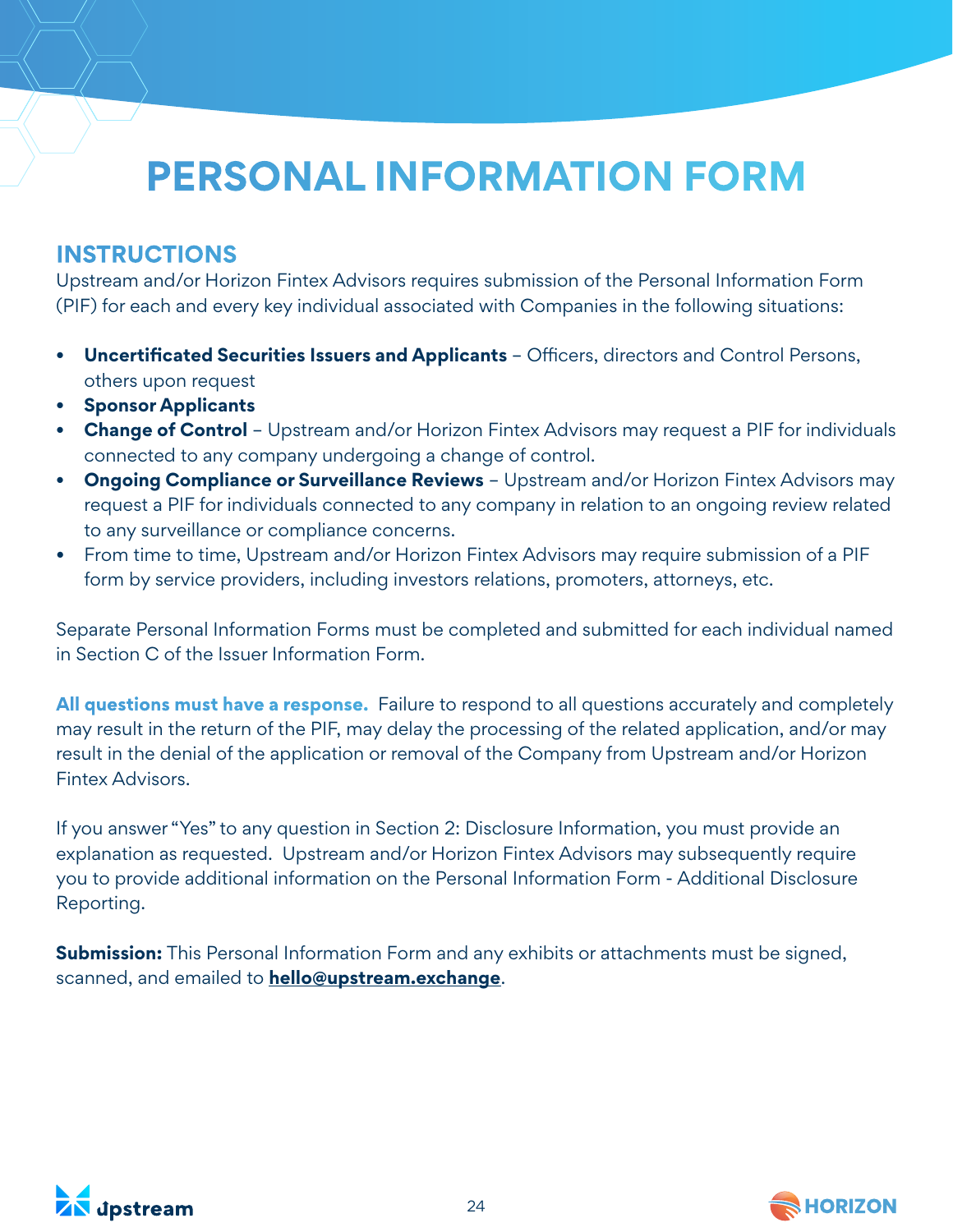# **Section 1 - Personal Information**

*A* dpstream

| Other names - Please list any other names currently or previously known by, including legal names,<br>assumed names or nicknames:<br>,我们也不能在这里的时候,我们也不能在这里的时候,我们也不能会不能会不能会不能会不能会不能会不能会不能会不能会不能会。<br>第2012章 我们的时候,我们的时候,我们的时候,我们的时候,我们的时候,我们的时候,我们的时候,我们的时候,我们的时候,我们的时候,我们的时候,我们的时候,我 |                |                             |
|--------------------------------------------------------------------------------------------------------------------------------------------------------------------------------------------------------------------------------------------------------------------------------------|----------------|-----------------------------|
| ,我们也不能会在这里,我们的人们就会在这里,我们的人们就会不会在这里,我们的人们就会不会在这里,我们的人们就会不会在这里,我们的人们就会不会在这里,我们的人们就<br>,我们也不能在这里的时候,我们也不能在这里的时候,我们也不能会在这里的时候,我们也不能会在这里的时候,我们也不能会在这里的时候,我们也不能会在这里的时候,我们也不                                                                                                                |                |                             |
|                                                                                                                                                                                                                                                                                      |                |                             |
|                                                                                                                                                                                                                                                                                      |                |                             |
| Residential History - Provide all residential addresses for the past five years, starting with your<br>current principal residential address. If you are unable to identify the complete address, the<br>municipality, state/province and country must be identified.                |                |                             |
| STREET ADDRESS, CITY, STATE/PROVINCE, ZIP CODE FROM<br><b>&amp; COUNTRY</b>                                                                                                                                                                                                          | <b>MM YYYY</b> | <b>TO</b><br><b>MM YYYY</b> |
|                                                                                                                                                                                                                                                                                      |                |                             |

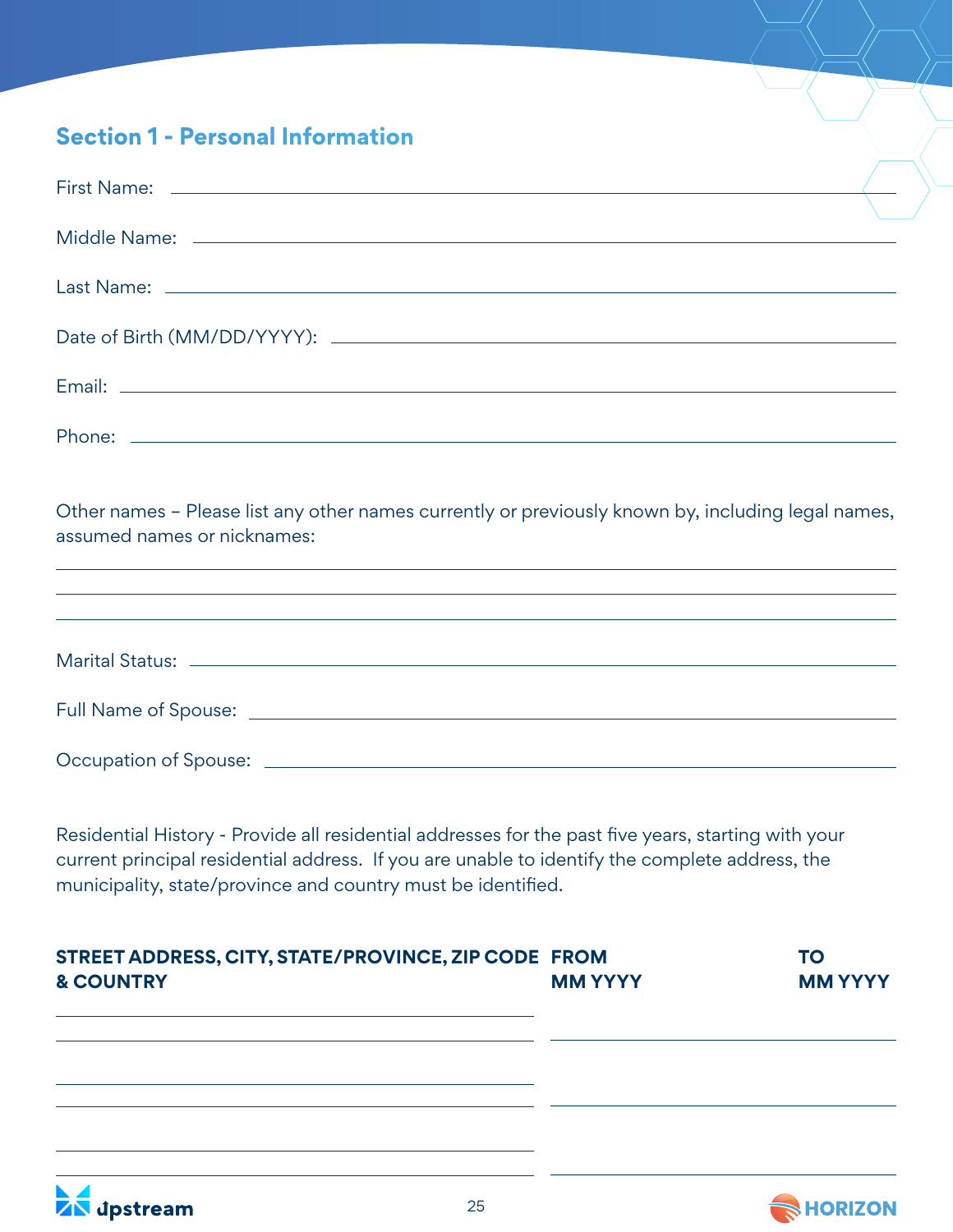# **Section 2 - Associated Company, Issuer or Service Provider**

|                            | Present or Planned position with the Company. Check all that apply: |
|----------------------------|---------------------------------------------------------------------|
| $\Box$ Director            | Date appointed/elected (MM/DD/YYYY): _________                      |
| $\Box$ Officer             |                                                                     |
| $\Box$ 5% Beneficial Owner |                                                                     |
| $\Box$ Other               |                                                                     |

Securities Holdings. List all securities holdings in the Company, including options, for which you, or an entity in which you have an ownership interest, hold a beneficial interest, including the amounts held, percentage interest and whether the certificates or other documents evidencing the securities contain a legend (1) stating that the shares have not been registered under the Securities Act and (2) setting forth or referring to restrictions on transferability and sale of the shares.

| <b>NAME AND CLASS OF</b> | <b>AMOUNT HELD AND</b>                                                                                               |                                                                                                                       |
|--------------------------|----------------------------------------------------------------------------------------------------------------------|-----------------------------------------------------------------------------------------------------------------------|
| <b>SECURITY</b>          | <b>PERCENTAGE INTEREST</b>                                                                                           | <b>LEGEND DETAILS</b>                                                                                                 |
|                          |                                                                                                                      | <u> 1989 - Andrea Santa Alemania, amerikana amerikana amerikana amerikana amerikana amerikana amerikana amerikana</u> |
|                          | <u> 1989 - Andrea San Andrea San Andrea San Andrea San Andrea San Andrea San Andrea San Andrea San Andrea San An</u> |                                                                                                                       |
|                          |                                                                                                                      |                                                                                                                       |
|                          |                                                                                                                      |                                                                                                                       |
|                          |                                                                                                                      |                                                                                                                       |
|                          |                                                                                                                      |                                                                                                                       |
|                          |                                                                                                                      |                                                                                                                       |



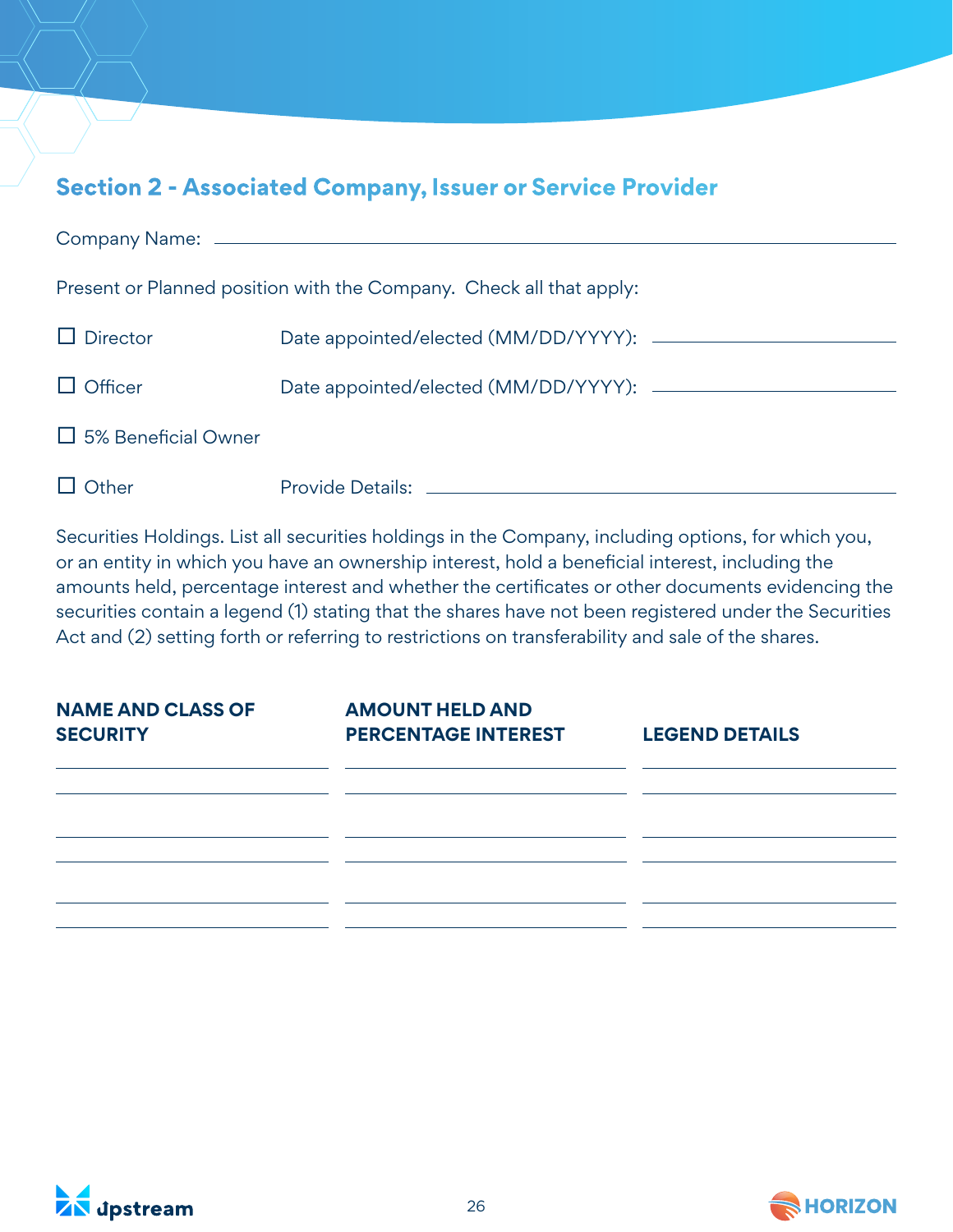# **Section 3 - Citizenship**

| Are you a U.S. Citizen? |                                                                                  |  |
|-------------------------|----------------------------------------------------------------------------------|--|
| Yes.                    | No.                                                                              |  |
|                         | If Yes, provide your U.S. Social Security number (first 5 digits): _____________ |  |
|                         | Do you hold citizenship in any country other than the U.S.?                      |  |
| Yes.                    | No.                                                                              |  |
|                         |                                                                                  |  |
|                         | Provide passport or another identification number for the country(ies): ______   |  |
|                         |                                                                                  |  |

# **Section 4 - Employment History**

Provide your employment history for the ten years immediately prior to the date of this Personal Information Form, starting with your current employment. Use an attachment if necessary.

|                                                 | <b>EMPLOYER NAME EMPLOYER ADDRESS POSITION HELD MM YYYY</b>               |                                                                                                                               | <b>FROM</b> | <b>TO</b><br><b>MM YYYY</b> |
|-------------------------------------------------|---------------------------------------------------------------------------|-------------------------------------------------------------------------------------------------------------------------------|-------------|-----------------------------|
|                                                 | <u> 1990 - Jan James James Sandarík (f. 1980)</u>                         | <u> 1989 - John Harry Barn, mars and de la partie de la partie de la partie de la partie de la partie de la partie</u>        |             |                             |
| <u> 1999 - Johann Barnett, fransk politik (</u> | <u> 1989 - Johann Barn, fransk politik (d. 1989)</u>                      | <u> 1989 - Johann John Stone, mars et al. 1989 - John Stone, mars et al. 1989 - John Stone, mars et al. 1989 - John Stone</u> |             |                             |
|                                                 | the control of the control of the control of                              |                                                                                                                               |             |                             |
|                                                 | <u> 1989 - Jan James James Sandarík (* 1908)</u>                          |                                                                                                                               |             |                             |
|                                                 | <u> 1999 - Jan James Alexandro III, president eta politiko (h. 1905).</u> |                                                                                                                               |             |                             |
|                                                 |                                                                           |                                                                                                                               |             |                             |
| للمستحدث المستنبذ                               |                                                                           |                                                                                                                               |             |                             |
| <u> The Common State Common State Common</u>    | <u> 1989 - Johann Barnett, fransk politiker (</u>                         |                                                                                                                               | ___         |                             |



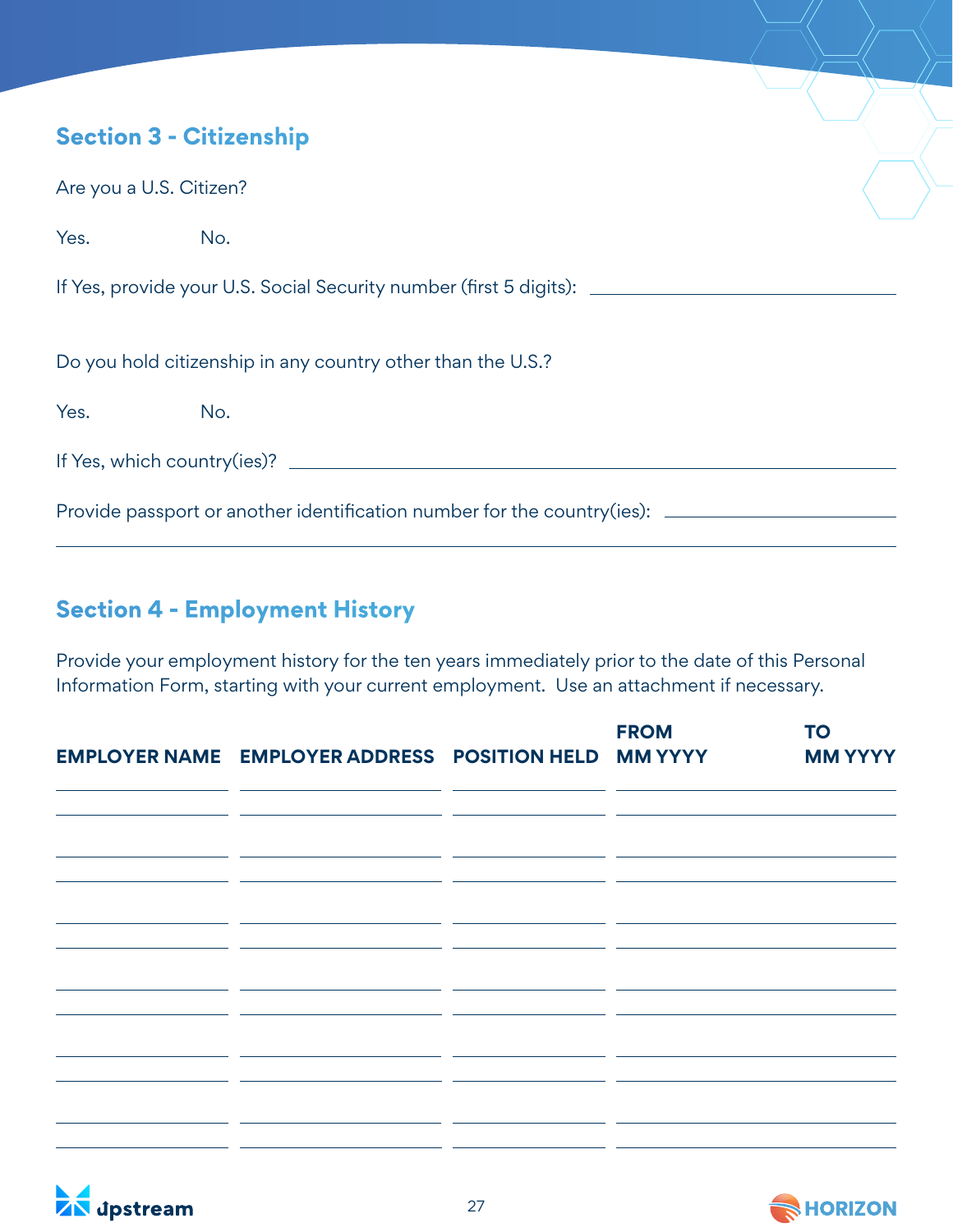# **Section 5 - Involvement with other Issuers**

Are you, or have you during the last ten years ever been, in any jurisdiction, an officer, director, promoter, Control Person or consultant for any issuer of securities?

Yes. No.

If Yes, provide the names of each issuer and the markets on which their securities were traded (e.g., NYSE, NASDAQ, NYSE MKT, OTC Markets, European Markets, private). State the position(s) held and the period(s) during which you held the position(s). Use an attachment if necessary.

|                                                                                                                                                                                                                                      | NAME OF ISSUER MARKET TRADED ON POSITION HELD MM YYYY                                                                                                                                                                                           |                                                                                                                             | <b>FROM</b> | <b>TO</b><br><b>MM YYYY</b> |
|--------------------------------------------------------------------------------------------------------------------------------------------------------------------------------------------------------------------------------------|-------------------------------------------------------------------------------------------------------------------------------------------------------------------------------------------------------------------------------------------------|-----------------------------------------------------------------------------------------------------------------------------|-------------|-----------------------------|
|                                                                                                                                                                                                                                      | <u> 1990 - Andrea Andrea Andrea Andrea Andrea Andrea Andrea Andrea Andrea Andrea Andrea Andrea Andrea Andrea Andr</u><br><u> 1990 - Andrea Andrea Andrea Andrea Andrea Andrea Andrea Andrea Andrea Andrea Andrea Andrea Andrea Andrea Andr</u>  |                                                                                                                             |             |                             |
| <u> The Common State Common State Common State Common State Common State Common State Common State Common State Common State Common State Common State Common State Common State Common State Common State Common State Common S</u> | <u> 2000 - 2001 - 2001 - 2002 - 2003 - 2004 - 2005 - 2008 - 2009 - 2009 - 2009 - 2009 - 2009 - 2009 - 2009 - 200</u><br>the contract of the contract of the contract of the contract of the contract of                                         | <u> De Carlos de Carlos de Carlos de Carlos de Carlos de Carlos de Carlos de Carlos de Carlos de Carlos de Carlos de Ca</u> |             |                             |
|                                                                                                                                                                                                                                      | <u> 1999 - Jan James Alexandro III, presidente de la contrada de la contrada de la contrada de la contrada de la</u>                                                                                                                            |                                                                                                                             |             |                             |
|                                                                                                                                                                                                                                      | <u> 1989 - Johann John Stone, markin sanadi shirta mashrida na shekara ta 1989 - An tsa na shekara ta 1989 - An tsa</u><br><u> 1999 - Jan James Alexandro III, poeta estado en la contrador de la contrador de la contrador de la contrador</u> |                                                                                                                             |             |                             |
|                                                                                                                                                                                                                                      | the control of the control of the control of                                                                                                                                                                                                    |                                                                                                                             |             |                             |
| <u> 1989 - Johann Marie Barn, mars eta industrial eta industrial eta industrial eta industrial eta industrial e</u>                                                                                                                  |                                                                                                                                                                                                                                                 | <u> 1989 - Johann Harrison, fransk politik (d. 1989)</u>                                                                    |             |                             |
|                                                                                                                                                                                                                                      | <u> 1989 - John Harry Barn, mars and de la partie de la partie de la partie de la partie de la partie de la partie</u>                                                                                                                          |                                                                                                                             | __          |                             |



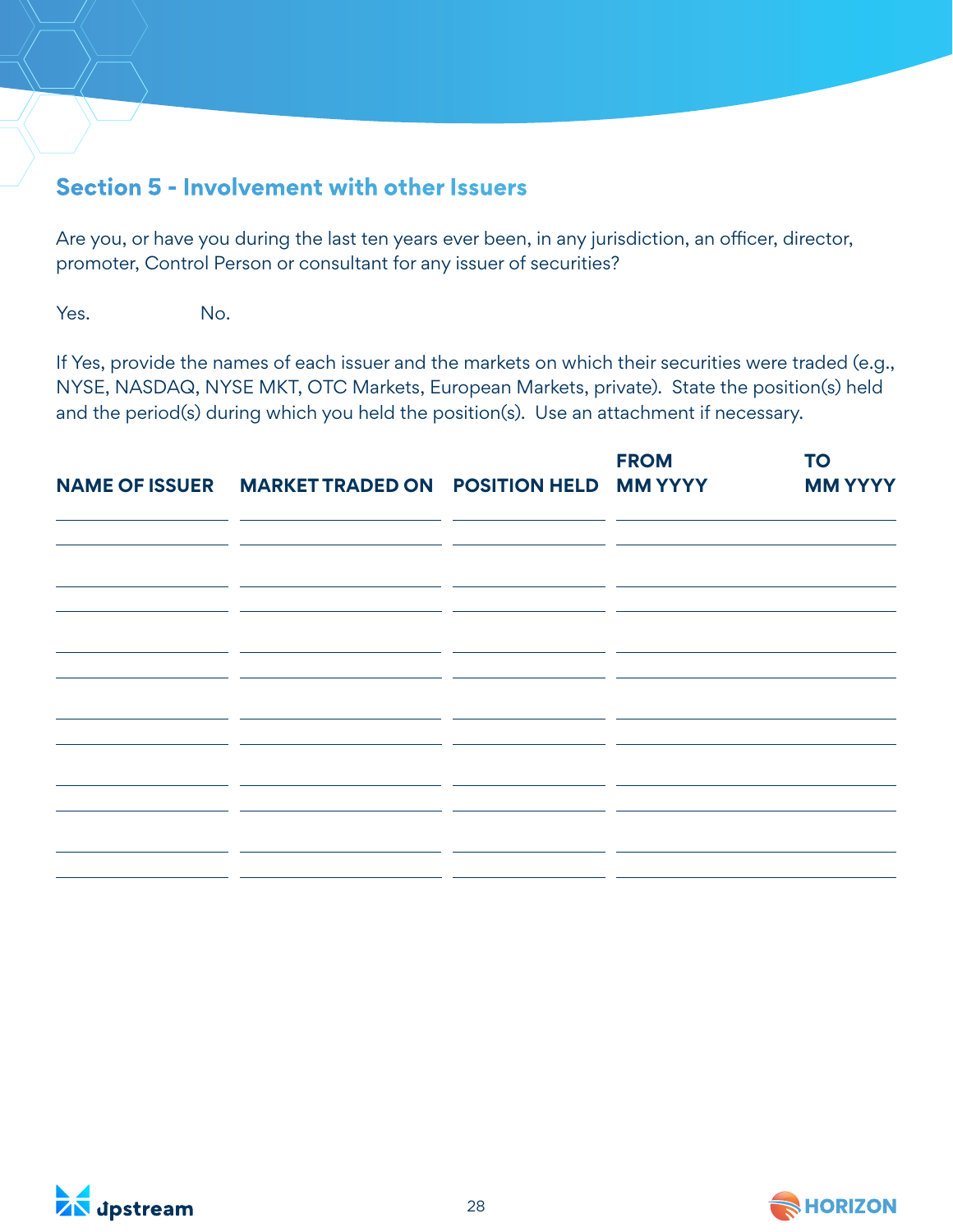# **Section 6 - Professional Designations and Memberships**

SRO, FSA, FINRA or SEC Registration – Have you ever been a licensed registered representative with FINRA or registered as an investment advisor with the SEC or a U.S. state or any SRO (including as a listing sponsor or similar) in any securities exchange, professional body or selfregulatory organization (SRO), including details of membership

Yes. No.

If Yes, provide the CRD number and/or SEC Number or SRO number:

Professional Designations and Licenses - Provide any additional professional designation, licenses, affiliations, and associations to which you belong. Attorneys, include all Bar affiliations and memberships, past or present.

| PROFESSIONAL DESIGNATION GRANTOR OF DESIGNATION DATE GRANTED<br><b>AND MEMBERSHIP NUMBER</b>                          | <b>AND JURISDICTION</b>                                                                                | <b>MM DD YYYY</b> | <b>ACTIVE?</b><br><b>YES/NO</b>                                                                                       |
|-----------------------------------------------------------------------------------------------------------------------|--------------------------------------------------------------------------------------------------------|-------------------|-----------------------------------------------------------------------------------------------------------------------|
|                                                                                                                       | the contract of the contract of the contract of the contract of<br>the contract of the contract of the |                   | <u> 1989 - John Stone, Amerikan bisa perang pada pada sebagai pada sebagai pada sebagai pada sebagai pada sebagai</u> |
|                                                                                                                       |                                                                                                        |                   |                                                                                                                       |
|                                                                                                                       |                                                                                                        |                   |                                                                                                                       |
| <u> 1989 - Johann Harry Barn, mars and de la partie de la partie de la partie de la partie de la partie de la par</u> |                                                                                                        |                   |                                                                                                                       |
|                                                                                                                       |                                                                                                        |                   |                                                                                                                       |
|                                                                                                                       |                                                                                                        |                   |                                                                                                                       |



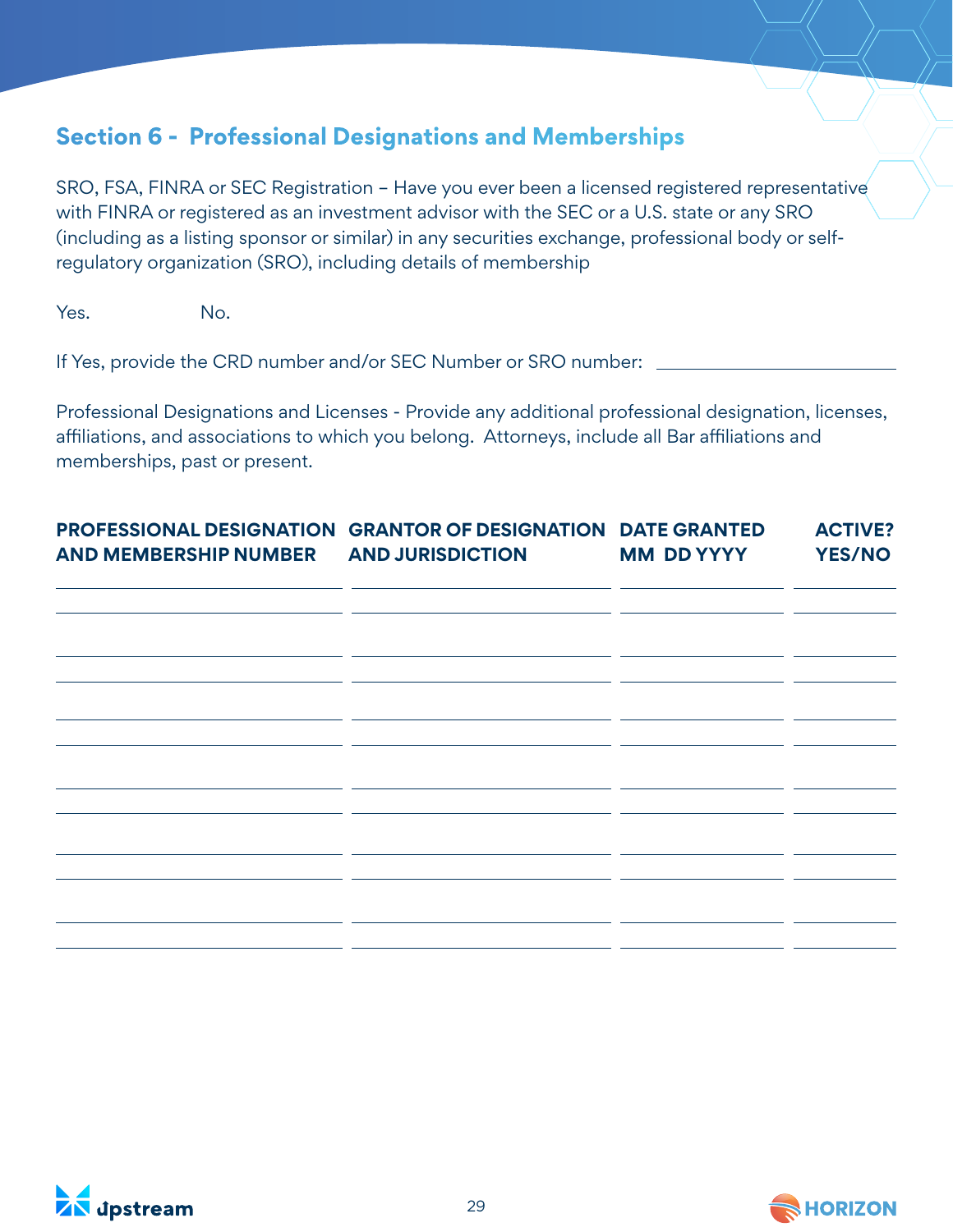# **Section 7 - Education History**

Provide your post-secondary (after high school) educational history, starting with the most recent:

| <b>SCHOOL</b> | <b>LOCATION</b>                                                                 | <b>DEGREE OR DIPLOMA</b> | <b>YEAR OBTAINED</b> |
|---------------|---------------------------------------------------------------------------------|--------------------------|----------------------|
|               |                                                                                 |                          |                      |
|               | the contract of the contract of the contract of the contract of the contract of |                          |                      |
|               |                                                                                 |                          |                      |
|               |                                                                                 |                          |                      |

# **Section 8 – Disclosures: Criminal Actions**

a. Have you or any Affiliate ever been convicted of or pled guilty or nolo contendere ("no contest") in a U.S. federal or International, state, province, non-U.S. or military court to a misdemeanor involving: (i) investments or an investment-related business, (ii) any fraud, false statements or omissions, (iii) wrongful taking of property, (iv) bribery, (v) perjury, (vi) forgery, (vii) counterfeiting, (viii) extortion, or (ix) a conspiracy to commit any of these offenses?

Yes. No.

b. In the past ten years:

- i. Have you or any Affiliate been convicted of or pled guilty or nolo contendere ("no contest") in a U.S. federal or International, state, province, non-U.S. or military court to any felony? Yes. No.
- ii. Have you or any Affiliate been charged with any felony? Yes. No.
- iii. Have you or any Affiliate been charged with a misdemeanor listed in Question 8(A) above? Yes. No.

If you answered "YES" to any item in this Part 8, please explain:



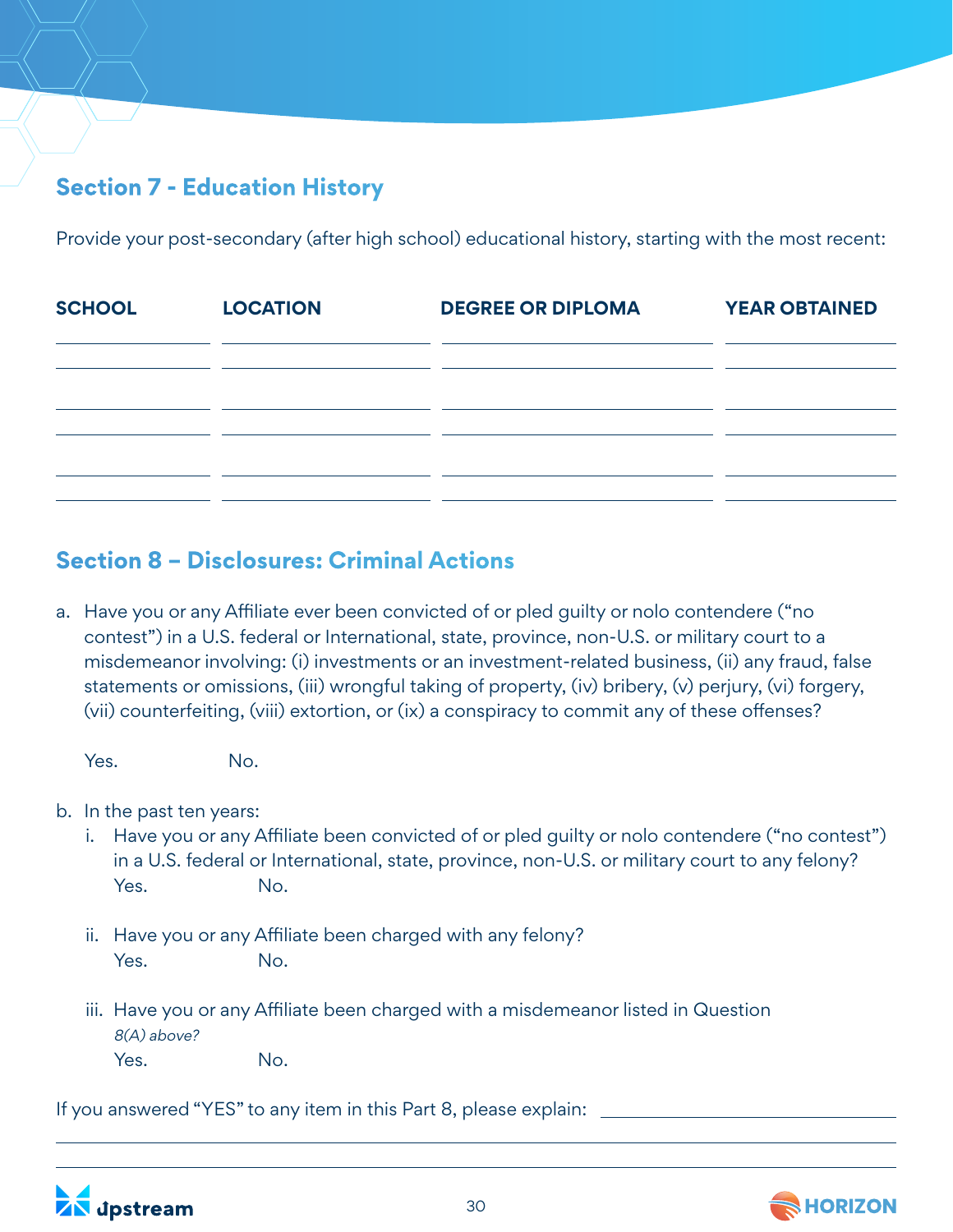# **Section 9 – Disclosures: Regulatory Actions**

- a. Has the U.S. Securities and Exchange Commission (SEC), the U.S. Commodity Futures Trading Commission (CFTC), FINRA or any other self-regulatory organization or commodities exchange, any other federal regulatory agency, any state regulatory agency, or any SRO or foreign financial regulatory authority ever:
	- i. Subjected you or any Affiliate to an investigation, hearing or Proceeding of any nature or kind?

Yes. No.

ii. Found you or any Affiliate to have made a false statement or omission, or been dishonest, unfair or unethical?

Yes. No.

iii. Found you or any Affiliate to have been involved in a violation of investment-related statutes or regulations?

Yes. No.

iv. Found you or any Affiliate to have been a cause of an investment-related business having its authorization to do business denied, suspended, revoked or restricted?

Yes. No.

v. Entered an Order against you or any Affiliate in connection with an investment- related activity?

Yes. No.

vi. Imposed a civil money penalty on you or any Affiliate, or ordered you or any Affiliate to cease and desist from any activity?

Yes. No.

vii. Denied, expelled, suspended, restricted or revoked your registration, license, membership or any Affiliate's registration, license or membership, or otherwise prevented you or any Affiliate, from associating with an investment-related business or restricted your activity or any Affiliate's activity?

Yes. No.



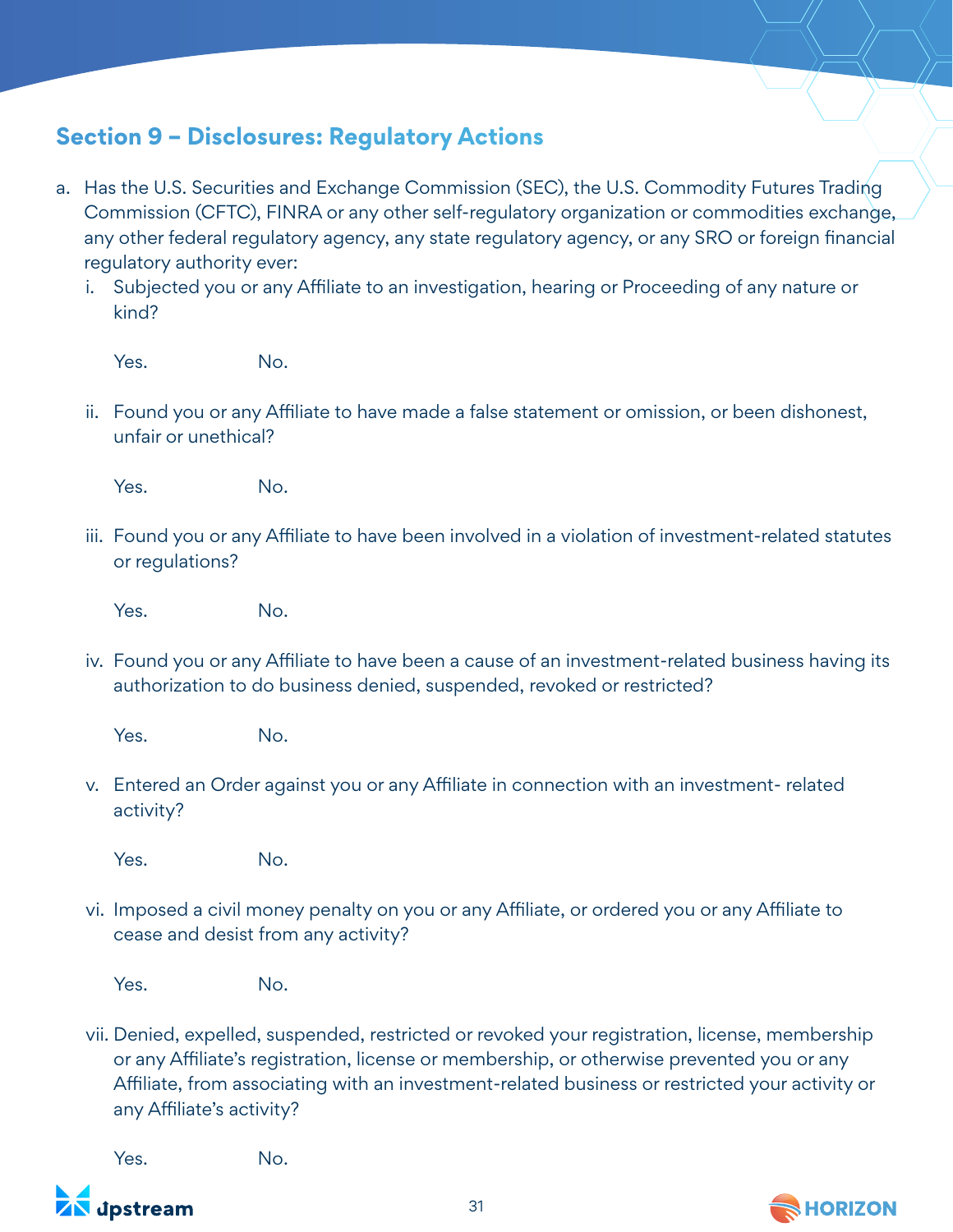viii.Prohibited or disqualified you or any Affiliate from acting as a director or officer of an issuer of securities?

Yes. No.

#### b.

i. Has an authorization granted to you or any Affiliate to act as an attorney, accountant, or federal contractor ever been revoked or suspended?

Yes. No.

ii. Are you or an Affiliate now the subject of any regulatory Proceeding that could result in a "yes" answer to any part of Question 9(A) above?

Yes. No.

iii. Have you or any Affiliate ever entered into a settlement agreement with a self-regulatory organization, attorney general or comparable official or body, in any jurisdiction, in a matter that Involved actual or alleged fraud, theft, deceit, misrepresentation, conspiracy, breach of trust, breach of fiduciary duty, insider trading, unregistered trading in securities or exchange or commodity futures contracts, illegal distributions, failure to disclose material facts or changes or similar conduct, or any other settlement agreement with respect to any other violation of securities legislation or the rules of any self-regulatory organization or commodities exchange?

Yes. No.

If you answered "YES" to any item in this Part 9, please explain:



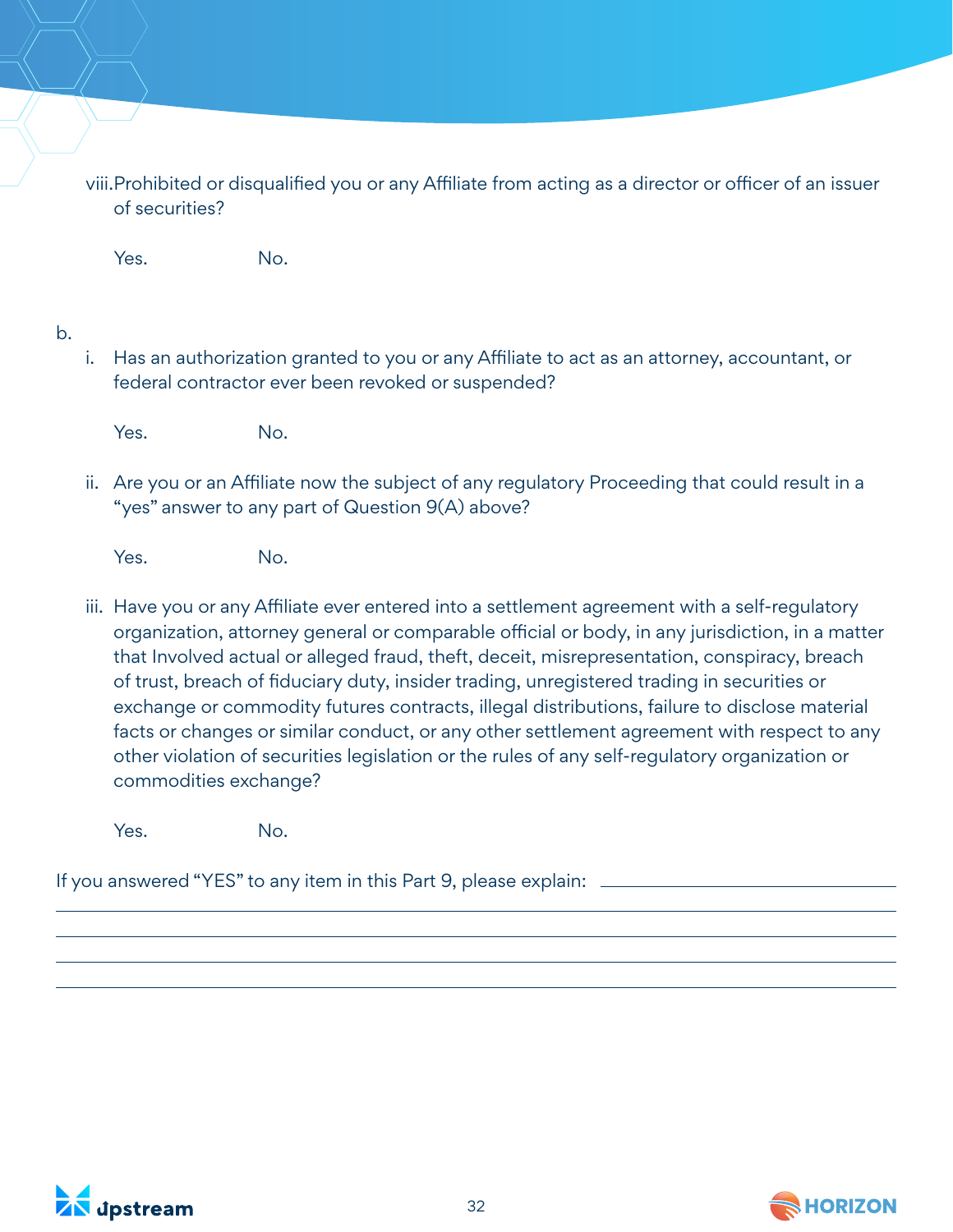# **Section 10 – Disclosures: Civil Proceedings**

#### **a. CIVIL JUDGMENT AND INJUNCTIONS**

Has a court in any jurisdiction in the past ten years: Enjoined you or an Affiliate, in connection with any investment-related activity?

Yes. No.

Found you or an Affiliate Involved in a violation of investment-related statutes or regulations?

Yes. No.

Dismissed, pursuant to a settlement agreement, an investment-related civil action brought by a state or foreign financial regulatory authority against you or an Affiliate?

Yes. No.

#### **2. CURRENT CLAIMS**

i. Are you or an Affiliate now the subject of any civil Proceeding or a claim that could result in a "yes" answer to any part of Question 10(A)?

If you answered "YES" to any item in this Part 10, please explain:



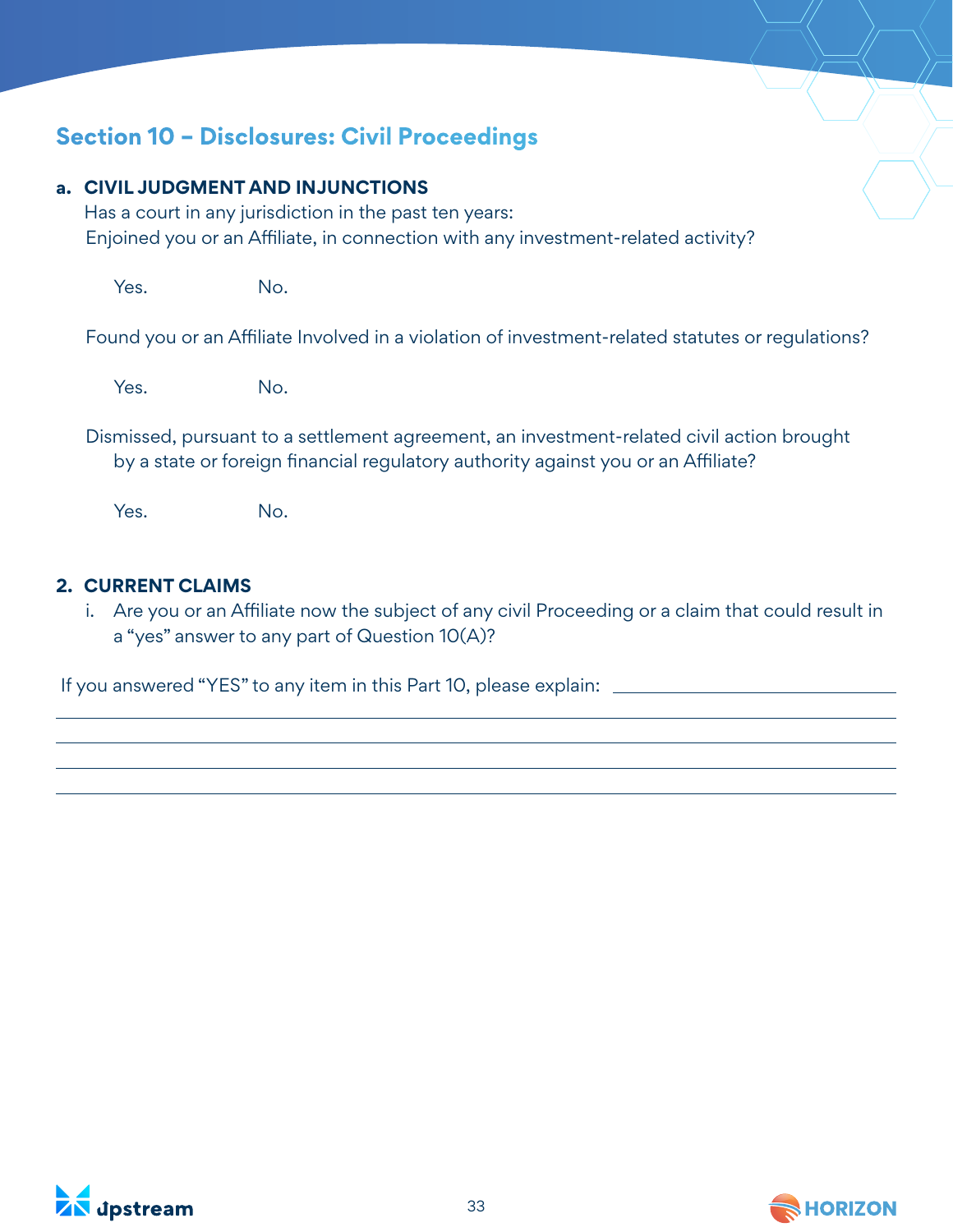# **Section 11 – Disclosures: Bankruptcy/Judgements/Liens**

a. In the past ten years:

Have you or an Affiliate had a petition in bankruptcy issued against you, made a voluntary assignment in bankruptcy, made a proposal under any bankruptcy or insolvency legislation, been subject to any Proceeding, arrangement or compromise with creditors, or had a receiver, receiver-manager or trustee appointed to manage your assets?

Yes. No.

Are there any unsatisfied judgments or liens against you currently or in the last ten years?

Yes. No.

If you answered "YES" to any item in this Part 11, please explain:

#### **Part 5. SEC Trade suspensions**

b. In the past ten years:

Have you ever been an officer/director/control person of a company that was trade suspended by the SEC , an SRO an or any other securities regulator while you were affiliated?

Yes. No.

If you answered "YES" to any item in this Part 12, please explain:



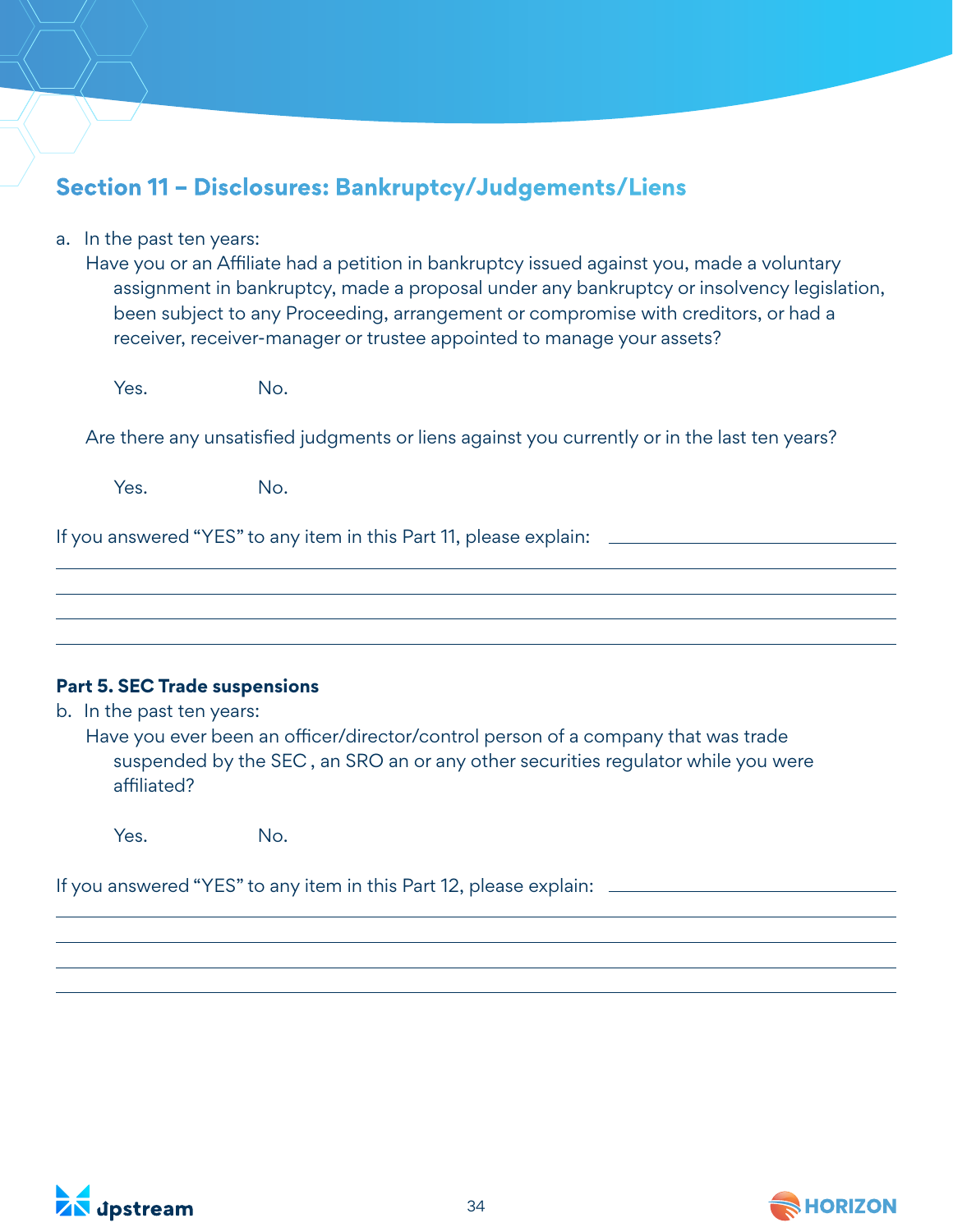# **Section 12 - SIGNATURE**

The undersigned represents that the information and statements contained herein, including exhibits and addendums attached hereto, and other information filed herewith, all of which are made a part of this Personal Information Form, are current, true and complete. The undersigned further represents that to the extent any information previously submitted is not amended, such information is currently accurate and complete.

The undersigned acknowledges that he/she has read and understood the Privacy Policy set forth below, and the undersigned consents to the collection, use and disclosure of the information in this Personal Information Form and any further personal information collected, used and disclosed as set out in the Privacy Policy.

The undersigned hereby agrees to be bound by and comply with all applicable rules and policies of Upstream, as amended from time to time.

By (signature):

| Title: |  |  |
|--------|--|--|
|        |  |  |



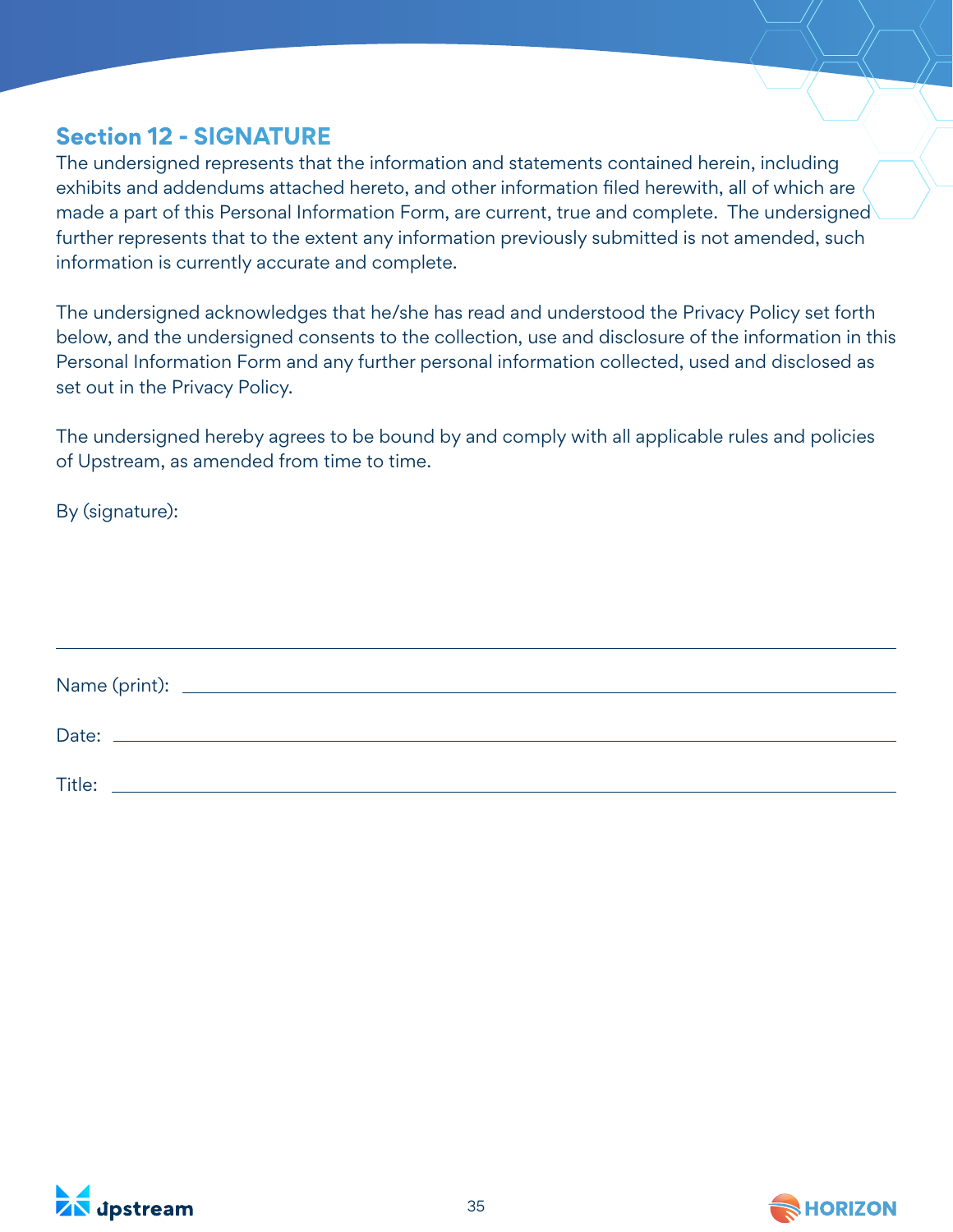# **PRIVACY POLICY**

# **Collection, Use and Disclosure**

Upstream and/or Horizon Fintex Advisors and its affiliates, authorized agents, subsidiaries and assigns collect the information (which may include personal, confidential, non-public, criminal or other information) in the Personal Information Form and in other forms that are submitted by you or the Company for the following purposes:

- to conduct background checks;
- to verify the information that has been provided about you;
- to determine your suitability as an officer, director, promoter, investor relations provider or, as applicable, an employee or consultant, of the Company;
- to consider the eligibility of the Company to listed on the platform; and
- to detect and prevent fraud.

As part of this process, Upstream and/or Horizon Fintex Advisors also collects additional information about you from other sources, including but not limited to, securities regulators, investigative organizations, law enforcement organizations and Self-Regulatory Organizations and each of their subsidiaries, affiliates, and authorized agents, to ensure that the purposes set out above can be accomplished.

The information Upstream and/or Horizon Fintex Advisors collects about you may also be disclosed to these state and federal agencies and organizations or as otherwise permitted or required by law, and such agencies and organizations may use such information in their own investigations for the purposes described above. Upstream and/or Horizon Fintex Advisors may from time to time use third parties to process information or provide other administrative services.

#### **Security**

The personal information that is retained by Upstream and/or Horizon Fintex Advisors is kept in a secure environment. Except to the extent requested by securities regulators and law enforcement agencies, or pursuant to the legal process, no Person shall have access to your file; provided, however, that Upstream and/or Horizon Fintex Advisors may grant its employees and agents access to your file as necessary to accomplish one of the purposes listed above.

#### **Accuracy**

Information about you that is maintained by Upstream and/or Horizon Fintex Advisors and identified by you as inaccurate or obsolete may be replaced or removed, as appropriate.

#### **Questions**

If you wish to consult your file or make corrections to it or if you have any questions with respect to this Privacy Policy, please send a written request to: **hello@upstream.exchange.**



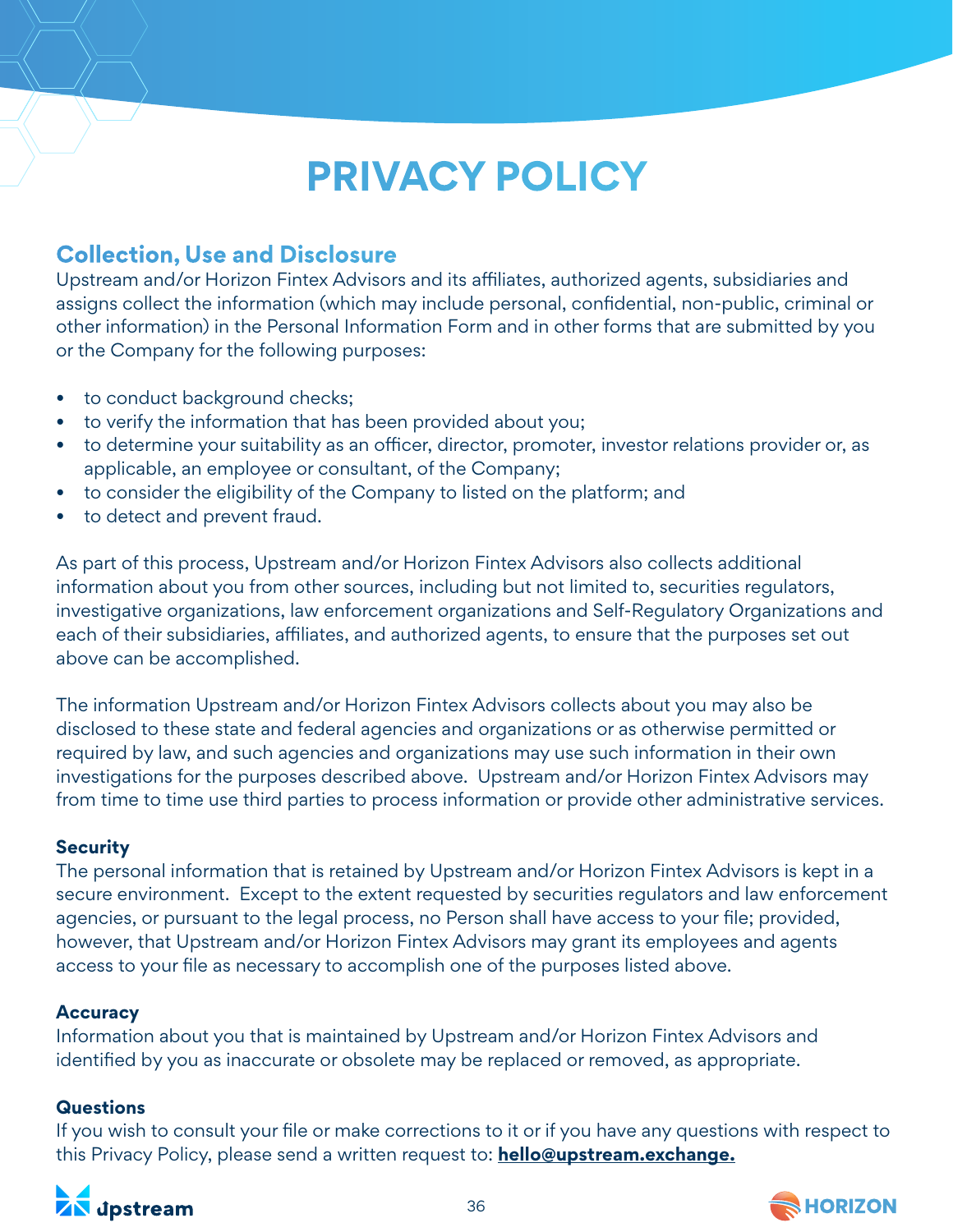# **TRANSFER AGENT/REGRISTRAR STATEMENT OF WARRANTY FOR SECURITIES**

To: Upstream

From: <Issuer's Transfer Agent/Registrar>

We confirm that there are no STOPS regarding the Securities specified below and attached as an exhibit. Furthermore, we confirm that the Securities identified is validly issued and that to our knowledge there are no adverse claims pertaining to these Securities. If at any subsequent time we, as the transfer agent, are made aware of any adverse claim with respect to these Securities we further warrant that we shall immediately notify Upstream within 24 hours in writing.

| Name of Issuer: ___________                 |  |
|---------------------------------------------|--|
| Description (common stock/preferred stock): |  |
|                                             |  |
| (Number of Shares): ________                |  |

Please sign and return this form together with the additional document(s) requested below to Upstream, via email hello@upstream.exchange at your earliest convenience. By executing your signature below, you as transfer agent/registrar, warrant to Upstream that:

- 1. the Securities are genuine, validly issued and freely transferable;
- 2. the transfer agent's/registrar own participation in the issue of the security is within its capacity and within the scope of the authority received by the transfer agent from the issuer; and
- 3. the transfer agent/registrar has reasonable grounds to believe that the Uncertificated Securities is in the form and within the amount the issuer is authorized to issue.

#### We confirm that:

(1) the persons seeking registration of the transfer is eligible to have the security registered in its name; (2) the endorsement is made by the appropriate person or his authorized agent; (3) reasonable assurance is given that the endorsement is genuine and authorized; (4) the transfer does not violate certain restrictions; and (5) the transfer is in fact rightful or to a protected purchaser.

| Date: |  |
|-------|--|
|       |  |
| By    |  |

(Printed Name) (Representative of Transfer Agent) (Title)



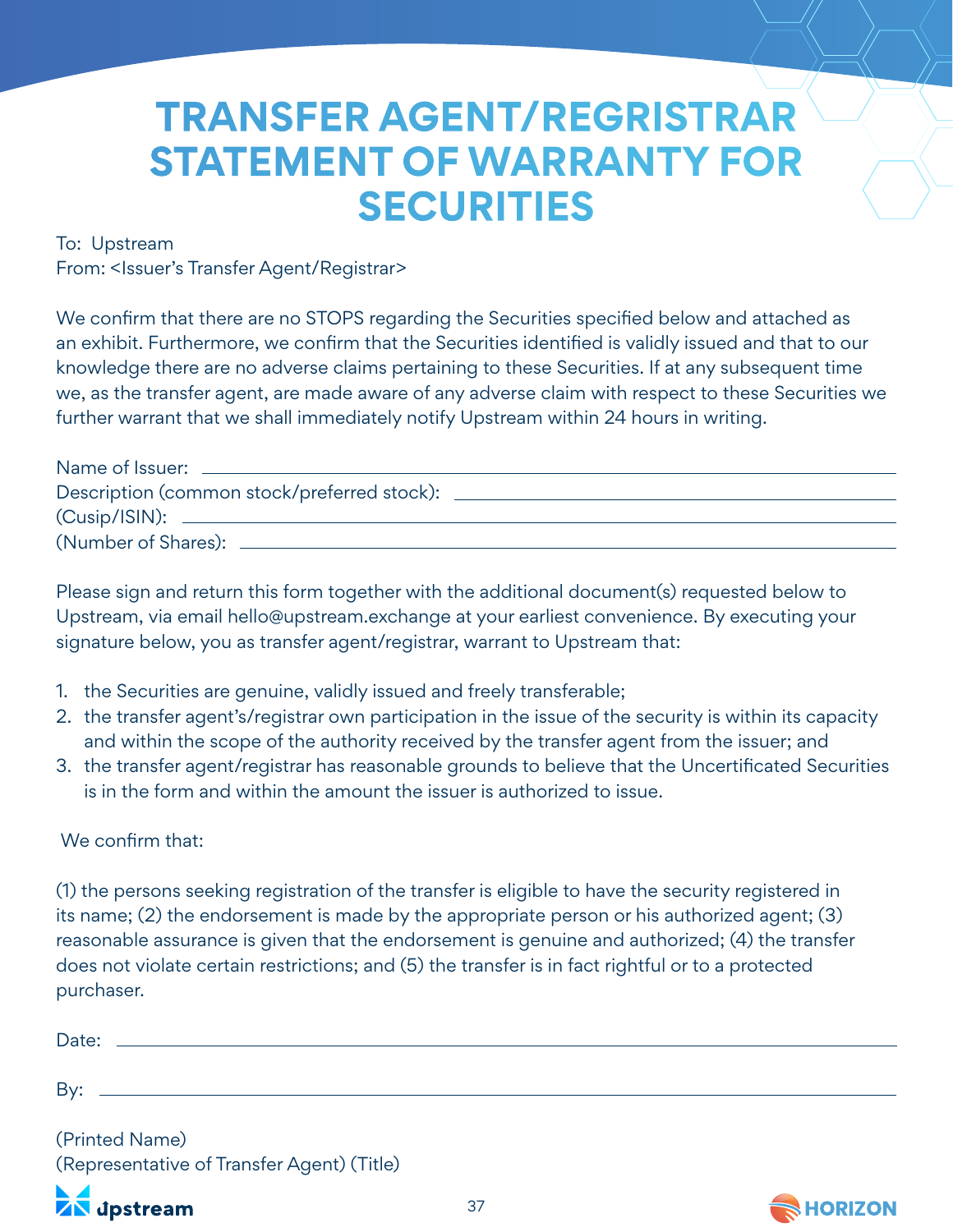# **CODE OF ETHICS**

 (the "Company") is adopting this Code of Ethics (this "Code") to formalize the Company's continuing expectations regarding ethical conduct. This Code applies to the directors, officers and employees of the Company and each of its subsidiaries. The Company also expects all of the Company's consultants will abide by this Code.

#### **Honest and Ethical Conduct**

The Company is committed to conducting its business in accordance with the highest ethical principles. This Code is designed to accomplish this goal by setting forth the ethical standards which will govern the conduct of our directors, officers, and employees.

#### **Reporting of Potential Violations**

Directors, officers and employees should strive to identify and raise potential issues before they lead to problems, and should ask about the application of this Code whenever in doubt. Any director, officer or employee who becomes aware of any existing or potential violation of this Code should promptly notify, in the case of employees, the Company's President and, in the case of directors and the President. The Company will take appropriate action to address any existing or potential violation of this Code brought to its attention, as described in this Code.

#### **Conflicts of Interest**

Directors, officers and employees have a duty to act in the best interests of the Company and its shareholders at all times. As part of this duty, directors, officers and employees are prohibited from engaging in any transaction which involves an improper conflict of interest.

A "conflict of interest" exists when a person's private interests interfere in any way with the interests of the Company. A conflict situation can arise when a director, officer or employee takes actions or has interests that may make it difficult to perform his or her Company work objectively and effectively. Conflicts of interest may also arise when a director, officer or employee, or members of his or her family, receives improper personal benefits as a result of his or her position in the Company. Loans to, or guarantees of obligations of, employees and their family members may create conflicts of interest.

It is almost always a conflict of interest for a Company employee to work simultaneously for a competitor, customer or supplier. You are not allowed to work for a competitor as a consultant or board member. The best policy is to avoid any direct or indirect business connection with our customers, suppliers or competitors, except on our behalf.



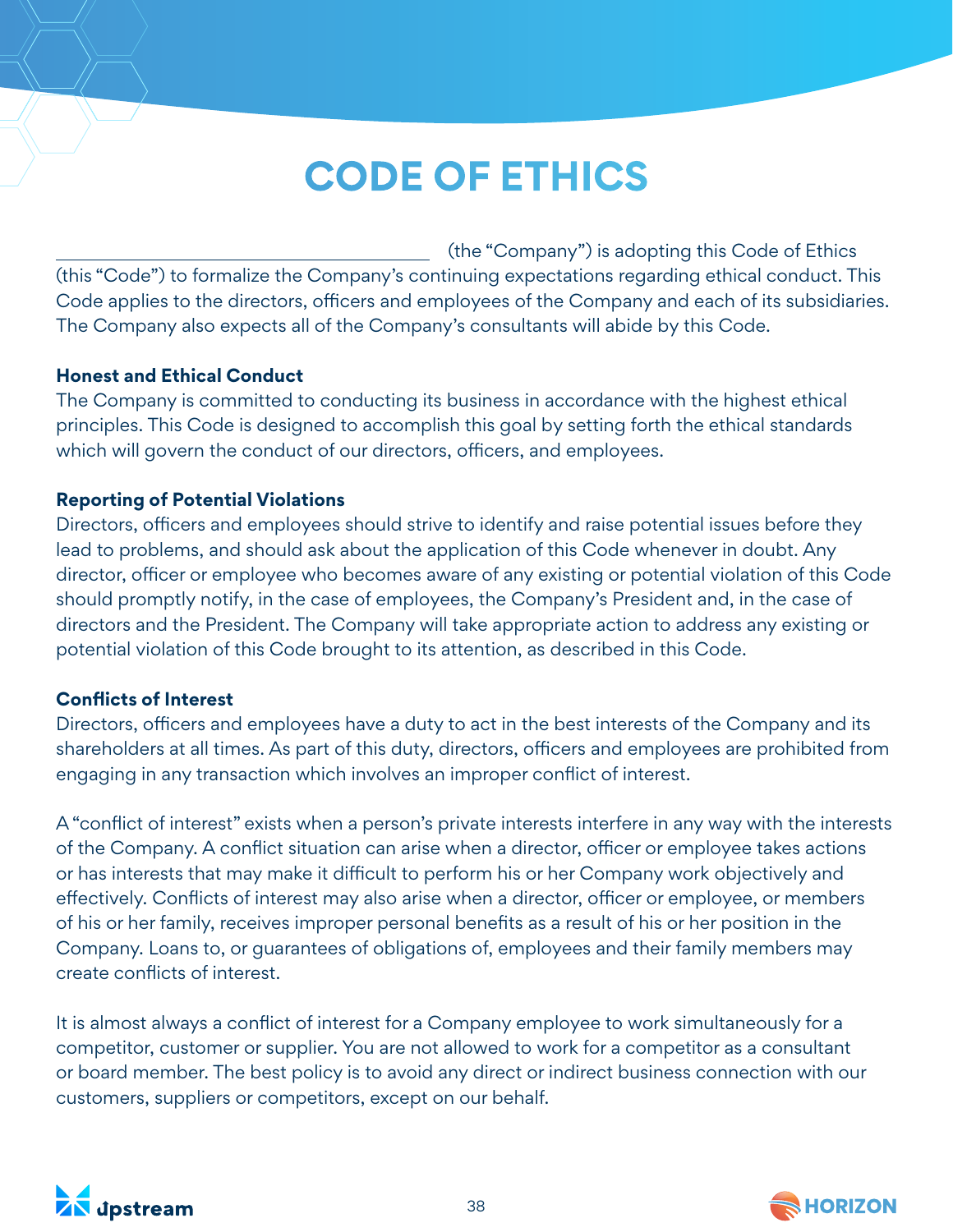Conflicts of interest are prohibited as a matter of Company policy, unless they have been approved by the Company. Wherever a conflict of interest arises, the person involved must promptly disclose the circumstances of the conflict to the Appropriate Ethics Contact.

#### **Corporate Opportunities**

Directors, officers and employees owe a duty to the Company to advance our legitimate business interests when the opportunity to do so arises. Directors, officers and employees are prohibited from taking for themselves (or directing to a third party) a business opportunity that is discovered through the use of corporate property, information or position, unless the Company has already been offered the opportunity and turned it down. More generally, directors, officers and employees are prohibited from using corporate property, information or position for personal gain or competing with the Company.

Sometimes the line between personal and Company benefits is difficult to draw, and sometimes both personal and Company benefits may be derived from certain activities. The only prudent course of conduct for our directors, officers and employees is to make sure that any use of Company property or services that is not solely for the benefit of the Company is approved beforehand by their Appropriate Ethics Contact.

#### **Fair Dealing**

The Company seeks competitive advantages through superior performance and not through illegal or unethical business practices. Directors, officers and employees should deal fairly with our customers, service providers, suppliers, competitors and employees. No director, officer or employee should take unfair advantage of anyone through manipulation, concealment, abuse of privileged information, misrepresentation of material facts, or any unfair dealing practice.

#### **Business Entertainment and Gifts**

The purpose of business entertainment and gifts in a commercial setting is to create good will and sound working relationships, not to gain unfair advantage with customers. No gift or entertainment should ever be offered, given, provided or accepted by any director, officer or employee of the Company, or any of their family members, unless it: (1) is not a cash gift, (2) is consistent with customary business practices, (3) is not excessive in value, (4) cannot be construed as a bribe or payoff and (5) does not violate any laws or regulations.

#### **Confidentiality**

In carrying out the Company's business, directors, officers and employees often learn confidential or proprietary information about the Company, its customers, prospective customers or other third parties. Directors, officers and employees must maintain the confidentiality of all information so entrusted to them, except when disclosure is authorized or legally mandated. Confidential or proprietary information includes, among other things, any non-public information concerning the Company, including its businesses, financial performance, results or prospects, and any nonpublic information provided by a third party with the expectation that the information will be kept



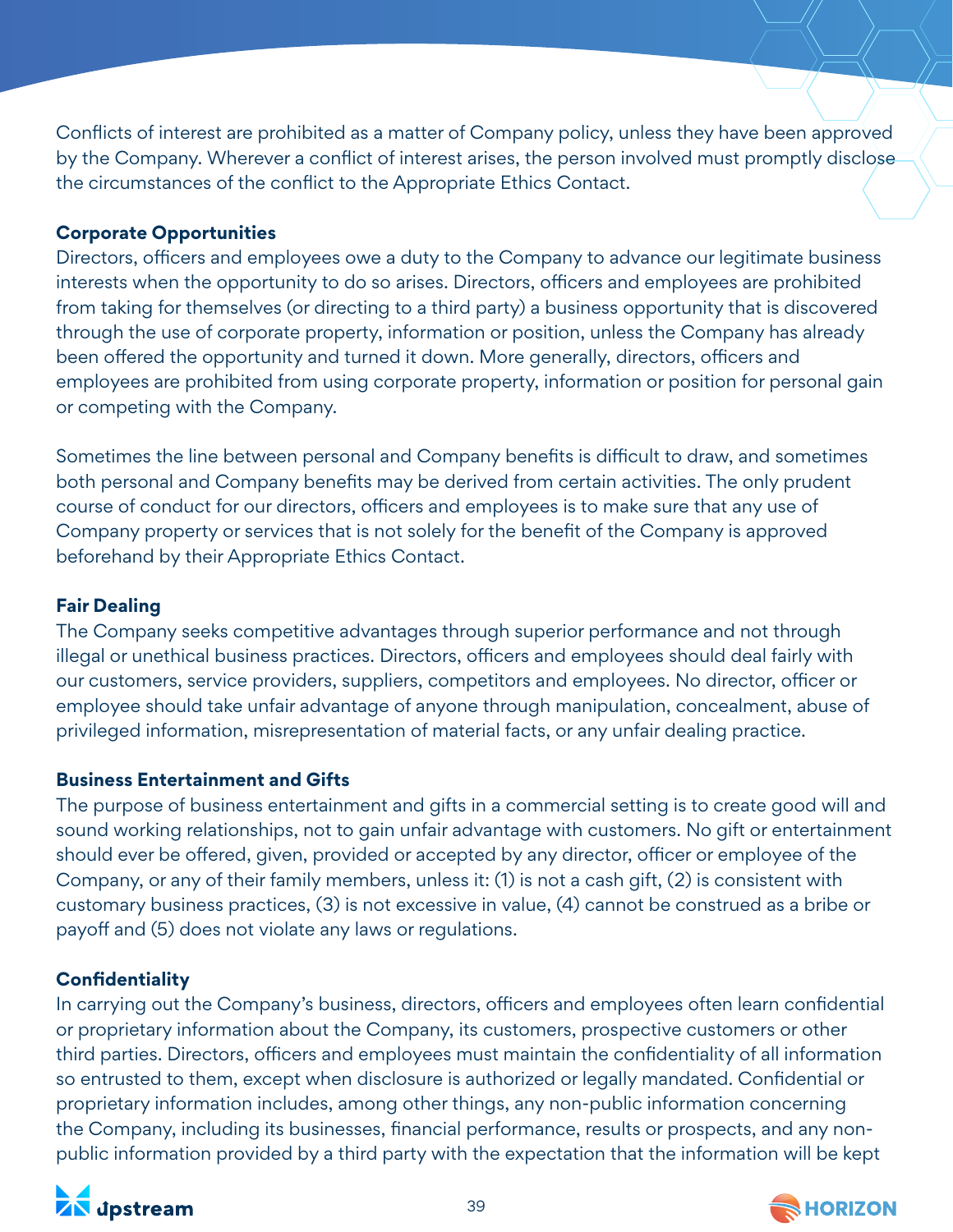confidential and used solely for the business purpose for which it was conveyed. The obligation to preserve confidential information continues even after employment ends.

#### **Laws and Regulations**

Our directors, officers and employees must respect and follow all laws and regulations which apply to the Company and its operations. Therefore, our directors, officers or employees may not:

- 1. In communicating with the Company or any of its customers, counterparties or regulators, make any untrue statement of a material fact or omit to state a material fact necessary in order to make the statements made accurate and complete.
- 2. Engage in any act, practice or course of business which operates or could operate as a fraud or deceit upon the Company, any or its customers, counterparties or regulators, or any other person.
- 3. Cause the Company to violate any laws, rules and regulations applicable to the Company.
- 4. Buy or sell securities of any issuer when in possession of material nonpublic information relating to the issuer, or recommend that another person buy, sell or hold the securities of such issuer.

#### **Public Disclosure and Financial Reporting**

The Company requires that the information in its public communications be full, fair, accurate, timely and understandable. All directors, officers and employees who are involved in the Company's disclosure process, including the senior financial officers, are responsible for acting in furtherance of this policy. In particular, these individuals are required to maintain familiarity with the disclosure requirements applicable to the Company and are prohibited from knowingly misrepresenting, omitting, or causing others to misrepresent or omit, material facts about the Company to others, whether within or outside the Company, including the Company's independent auditors. In addition, any director, officer or employee who has a supervisory role in the Company's disclosure process has an obligation to discharge his or her responsibilities diligently.

The Company's senior financial officers are required to establish and manage the Company's reporting systems and procedures to ensure that:

- 1. Business transactions are properly authorized and accurately recorded on the Company's books and records and in accordance with IFRS.
- 2. The Company's records are maintained in accordance with applicable legal and regulatory requirements and Company policy.
- 3. Periodic reporting and communications with the public are communicated in a manner that offers the highest degree of clarity and meaning so that readers will be able to determine the significance and potential consequences.
- 4. Personnel dealing with the finances of the Company are informed as to rules and regulations



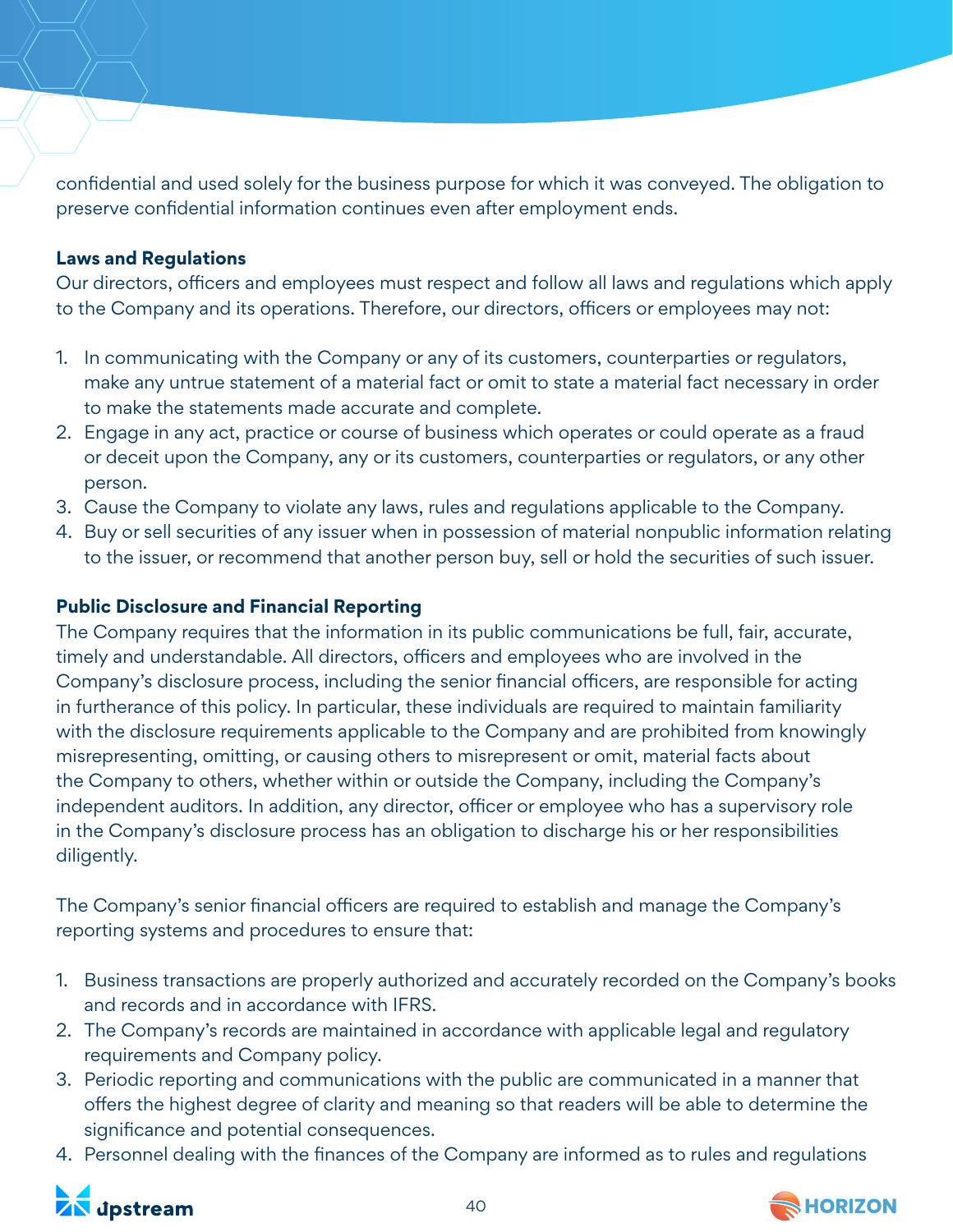that affect the financial operation of the Company.

- 5. The financial operation of the Company is monitored as to compliance with any applicable rules and regulations.
- 6. Any identified error is corrected in a timely manner.

#### **Compliance With this Code**

Employees are encouraged to talk to their Appropriate Ethics Contact about observed illegal or unethical behavior and when in doubt about the best course of action in a particular situation.

Employees are required to cooperate in all internal investigations of misconduct.

#### **Prohibition Against Retaliation**

The Company strictly prohibits retaliation against any person reporting possible violations of law, ethics or this Code which are made in good faith.

#### **Enforcement of this Code**

The Company has adopted the following procedure for enforcing this Code:

- 1. The Company will investigate all alleged violations of this Code. This investigation will be undertaken by the Appropriate Ethics Contact or another person designated by the Board of Directors.
- 2. In the event that the Company determines that a violation of this Code has occurred, the Company will take appropriate action against the violator, which may include termination of employment, reduction of authority or reduction in compensation.



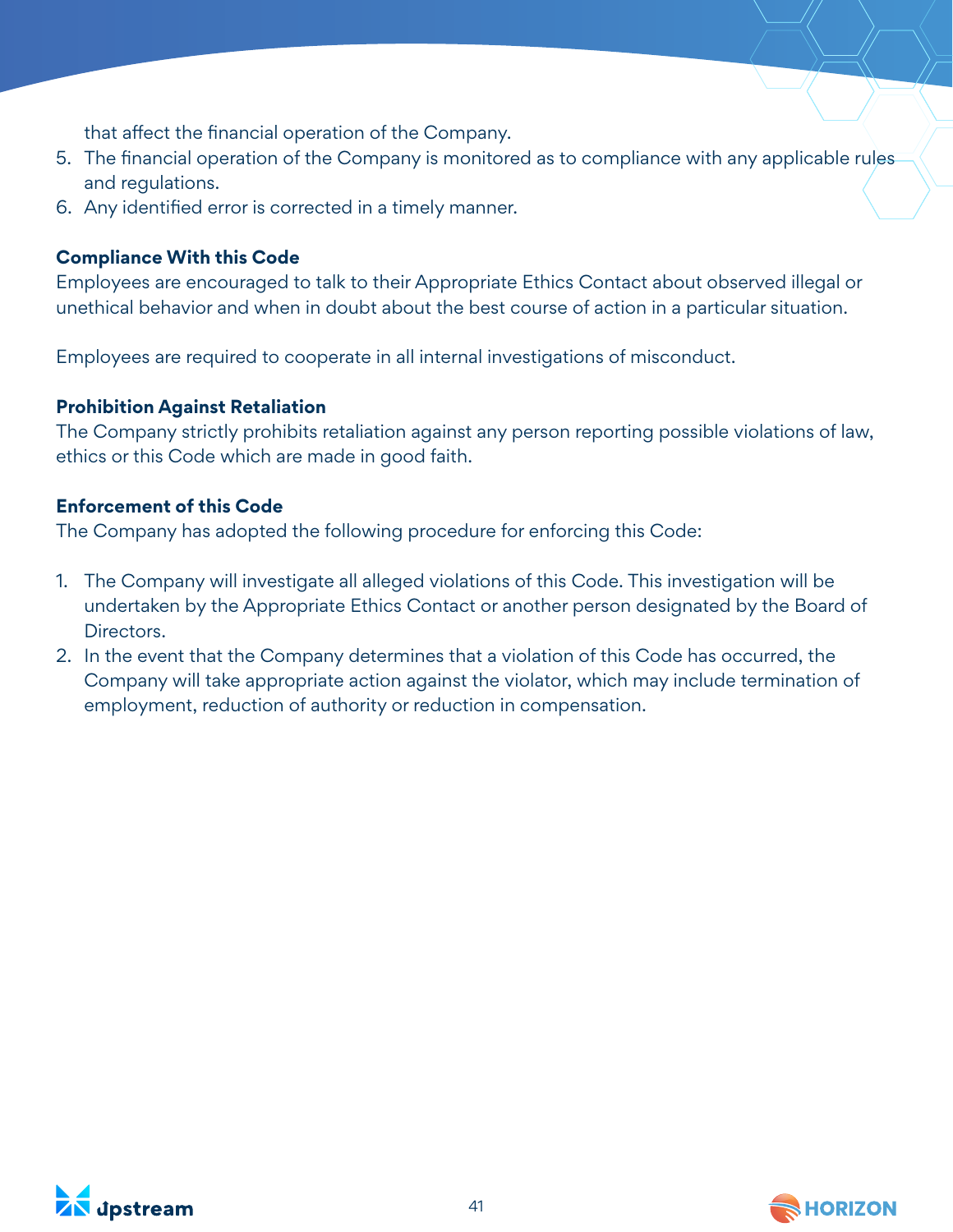# **CERTIFICATE**

The undersigned certifies that:

- 1. The undersigned is duly authorized to sign this certificate on behalf of the Listed Issuer:
- 2. All information in this form is true and complete, and the form contains no untrue statement of material fact and does not omit to state a material fact that is required to be stated or that is necessary to make a statement not misleading in the light of the circumstances in which it was made.

Signature of Authorized Person

| Name | <u> 1989 - Johann Stein, mars an de Francisco Communication (f. 1989)</u> |  |  |
|------|---------------------------------------------------------------------------|--|--|
|      |                                                                           |  |  |
|      |                                                                           |  |  |
| Date |                                                                           |  |  |



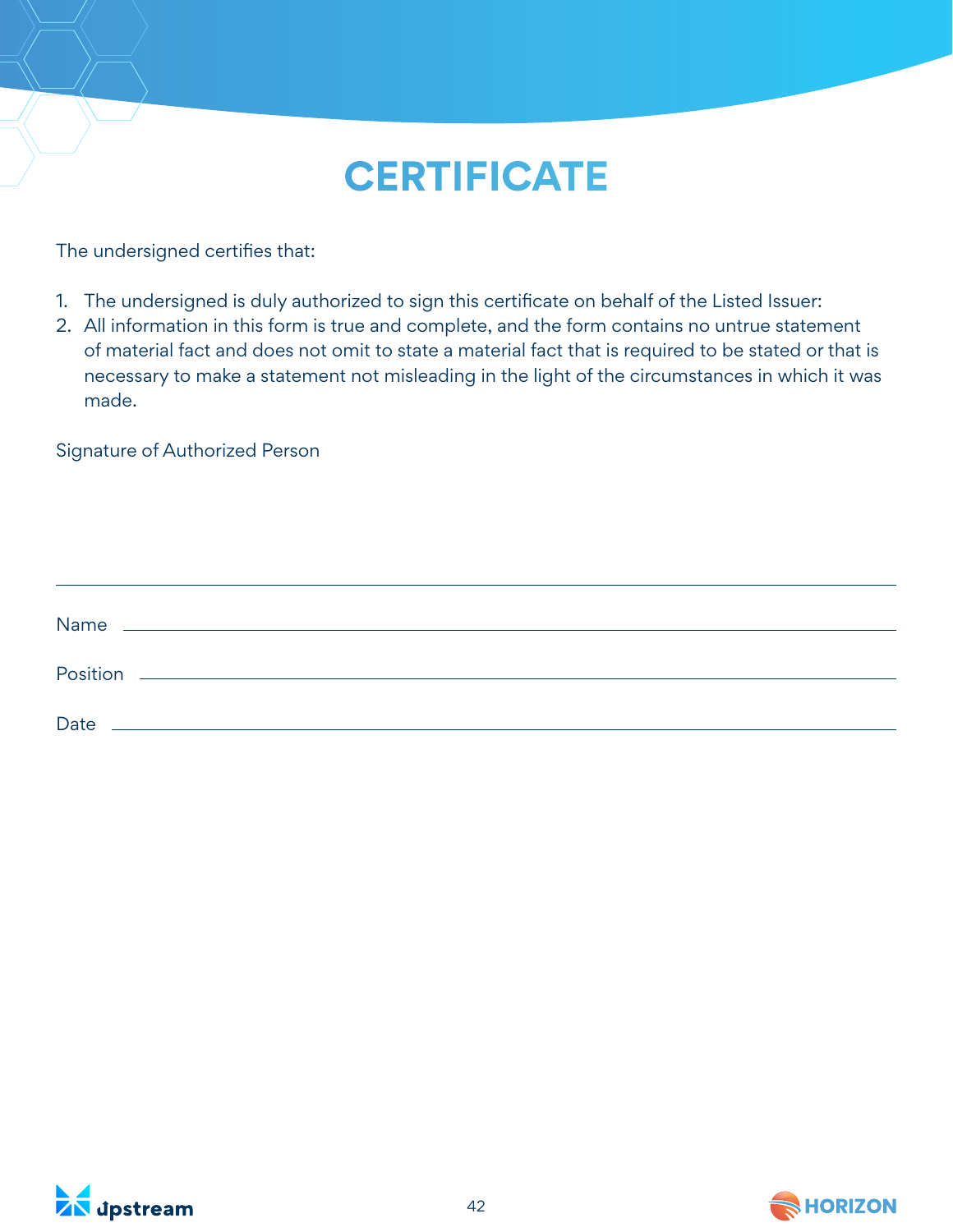# **DEFINITIONS**

Capitalized terms used in this Personal Information Form and any attachments or exhibits hereto shall have the following meanings (such meanings to be equally applicable to both the singular and plural forms of the terms defined):

**"Affiliate"** means any Person that directly, or indirectly through one or more intermediaries, Controls, or is Controlled by, or is under common Control with, the Person completing this Personal Information Form, including, without limitation, any issuer for which the Person completing this Personal Information Form is currently a director, officer, promoter or Control Person.

**"Control"** means the power, directly or indirectly, to direct the management or policies of a company, whether through ownership of securities, by contract, or otherwise. Any Person that (i) is a director, general partner or officer exercising executive responsibility (or having similar status or functions); (ii) directly or indirectly has the right to vote 10% or more of a class of a voting security or has the power to sell or direct the sale of 10% or more of a class of voting securities; or (iii) in the case of a partnership, has the right to receive upon dissolution, or has contributed, 10% or more of the capital, is presumed to control that company.

**"Control Person"** means any Person with Control.

**"Order"** means a written directive issued pursuant to statutory authority and procedures, including orders of denial, suspension, or revocation; provided, however that the term "order" shall not include special stipulations, undertakings or agreements relating to payments, limitations on activity or other restrictions, unless they are included in an order.

**"Person"** means an individual, partnership, corporation, limited partnership, limited liability company, trust, or other organization.

**"Proceeding"** means (1) a formal administrative or civil action initiated by a governmental agency, Self-Regulatory Organization or a Foreign Financial Regulatory Authority, (2) a Felony criminal indictment or information (or equivalent formal charge) or (3) a Misdemeanor criminal information (or equivalent formal charge); except that the term "proceeding" shall not include other civil litigation, investigations, or arrests or similar charges effected in the absence of a formal criminal indictment or information (or equivalent formal charge).

**"Five-Percent Beneficial Owner"** means a Person that beneficially owns or Controls, directly or indirectly, securities representing more than 5 percent of the voting rights attached to all outstanding voting securities of an entity.